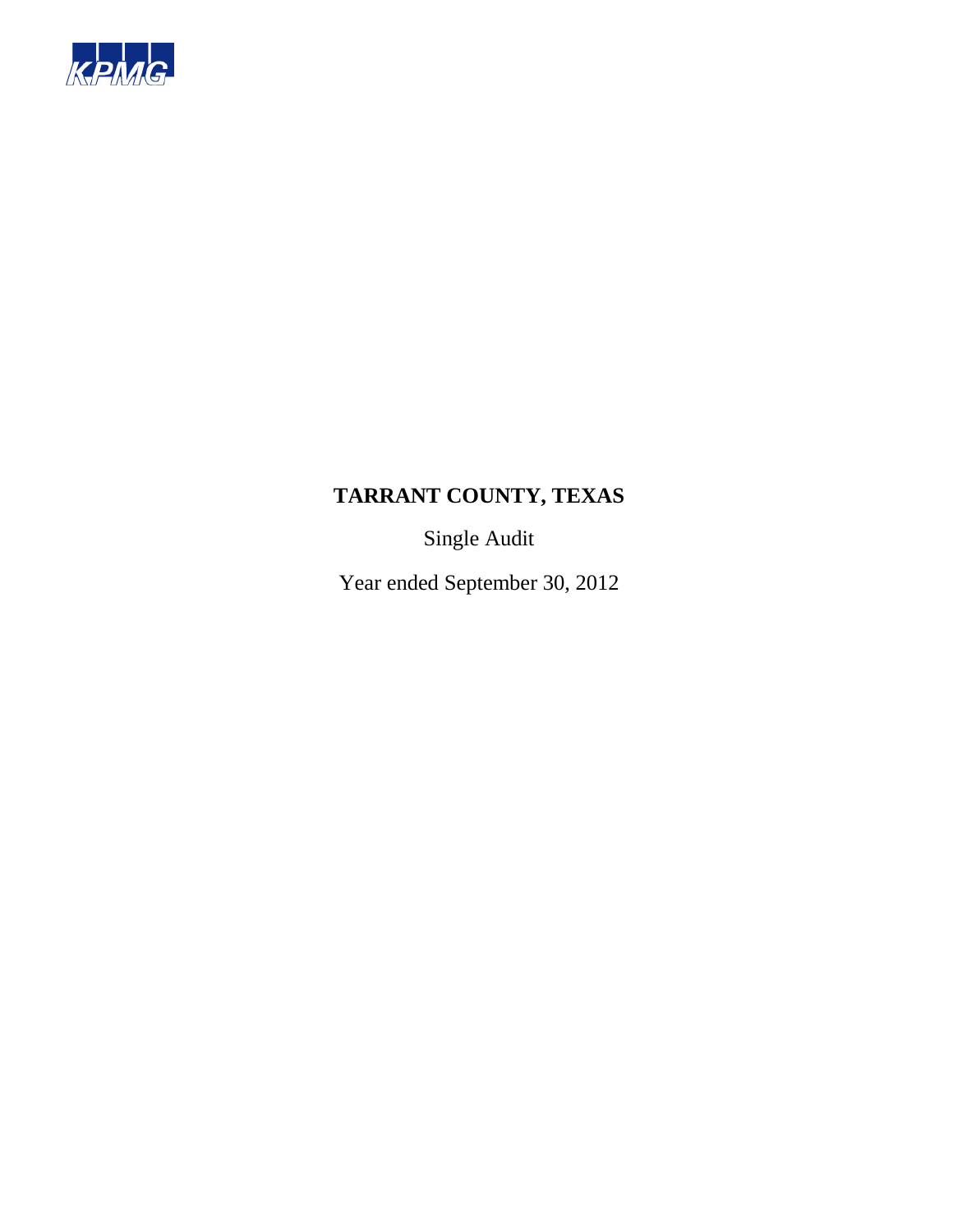

**KPMG LLP**  Suite 3100 717 North Harwood Street Dallas, TX 75201-6585

# **Independent Auditors' Report on Internal Control over Financial Reporting and on Compliance and Other Matters Based on an Audit of Financial Statements Performed in Accordance With** *Government Auditing Standards*

The Honorable County Judge and Commissioners' Court:

We have audited the financial statements of the governmental activities, the business-type activities, the aggregate discretely presented component units, each major fund, and the aggregate remaining fund information of Tarrant County, Texas (Tarrant County) as of and for the year ended September 30, 2012, which collectively comprise Tarrant County's basic financial statements and have issued our report thereon dated March 21, 2013. Our report was modified to include a reference to other auditors. We conducted our audit in accordance with auditing standards generally accepted in the United States of America and the standards applicable to financial audits contained in *Government Auditing Standards*, issued by the Comptroller General of the United States. Other auditors audited the financial statements of the Tarrant County Hospital District and the Mental Health and Mental Retardation of Tarrant County, as described in our report on Tarrant County's financial statements. This report does not include the results of the other auditors' testing of internal control over financial reporting or compliance and other matters that are reported on separately by those auditors.

# **Internal Control over Financial Reporting**

Management of Tarrant County is responsible for establishing and maintaining effective internal control over financial reporting. In planning and performing our audit, we considered Tarrant County's internal control over financial reporting as a basis for designing our auditing procedures for the purpose of expressing our opinions on the financial statements, but not for the purpose of expressing an opinion on the effectiveness of Tarrant County's internal control over financial reporting. Accordingly, we do not express an opinion on the effectiveness of Tarrant County's internal control over financial reporting.

A deficiency in internal control over financial reporting exists when the design or operation of a control does not allow management or employees, in the normal course of performing their assigned functions, to prevent, or detect and correct misstatements on a timely basis. A material weakness is a deficiency, or combination of deficiencies, in internal control over financial reporting, such that there is a reasonable possibility that a material misstatement of the entity's financial statements will not be prevented, or detected and corrected on a timely basis.

Our consideration of internal control over financial reporting was for the limited purpose described in the first paragraph of this section and was not designed to identify all deficiencies in internal control over financial reporting that might be deficiencies, significant deficiencies, or material weaknesses. We did not identify any deficiencies in internal control over financial reporting that we consider to be material weaknesses, as defined above.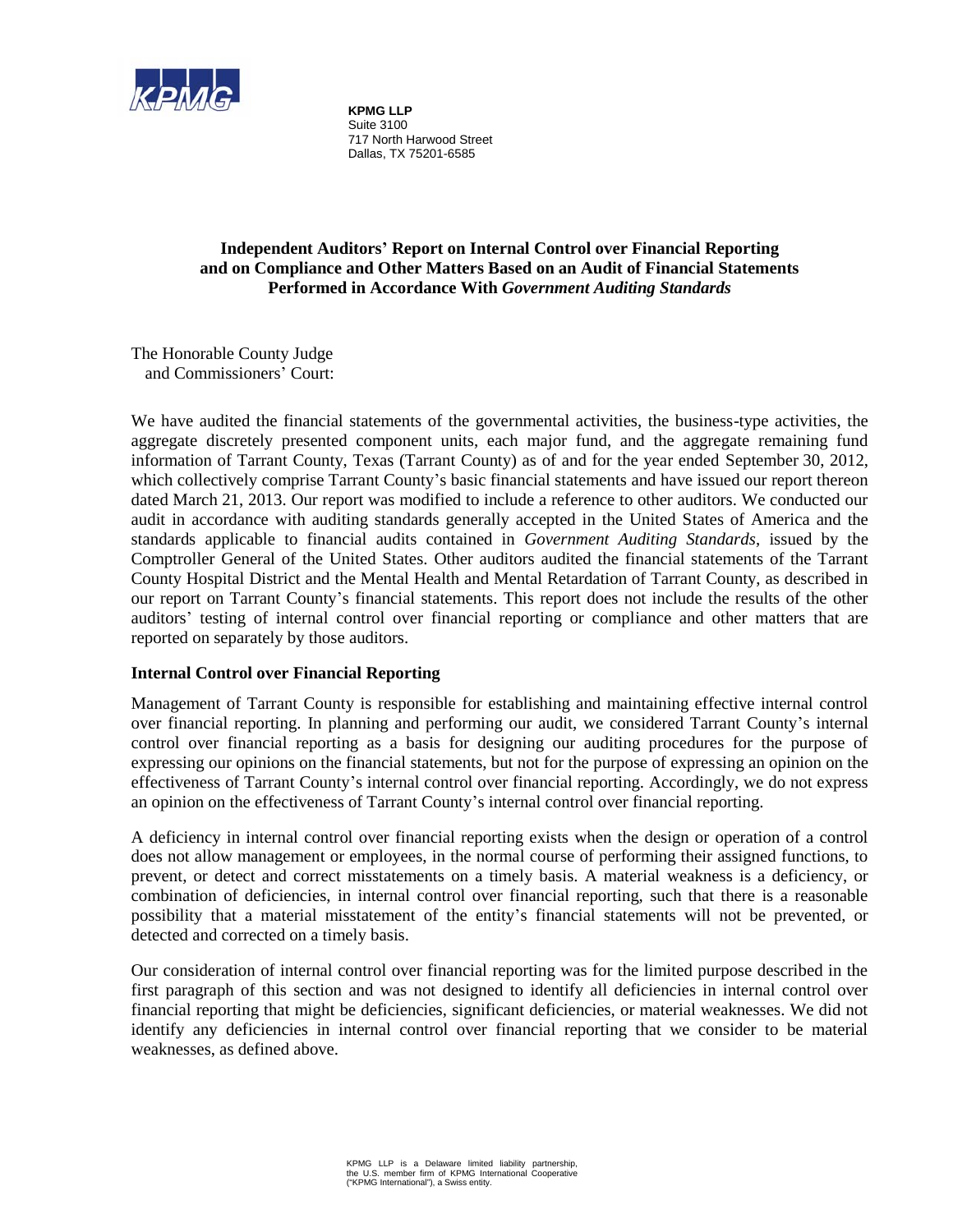

#### **Compliance and Other Matters**

As part of obtaining reasonable assurance about whether Tarrant County's financial statements are free of material misstatement, we performed tests of its compliance with certain provisions of laws, regulations, contracts, and grant agreements, noncompliance with which could have a direct and material effect on the determination of financial statement amounts. However, providing an opinion on compliance with those provisions was not an objective of our audit, and accordingly, we do not express such an opinion. The results of our tests disclosed no instances of noncompliance or other matters that are required to be reported under *Government Auditing Standards*.

This report is intended solely for the information and use of management, the Commissioners' Court, others within the entity, federal and state awarding agencies, and pass-through entities, and is not intended to be and should not be used by anyone other than these specified parties.

KPMG LLP

March 21, 2013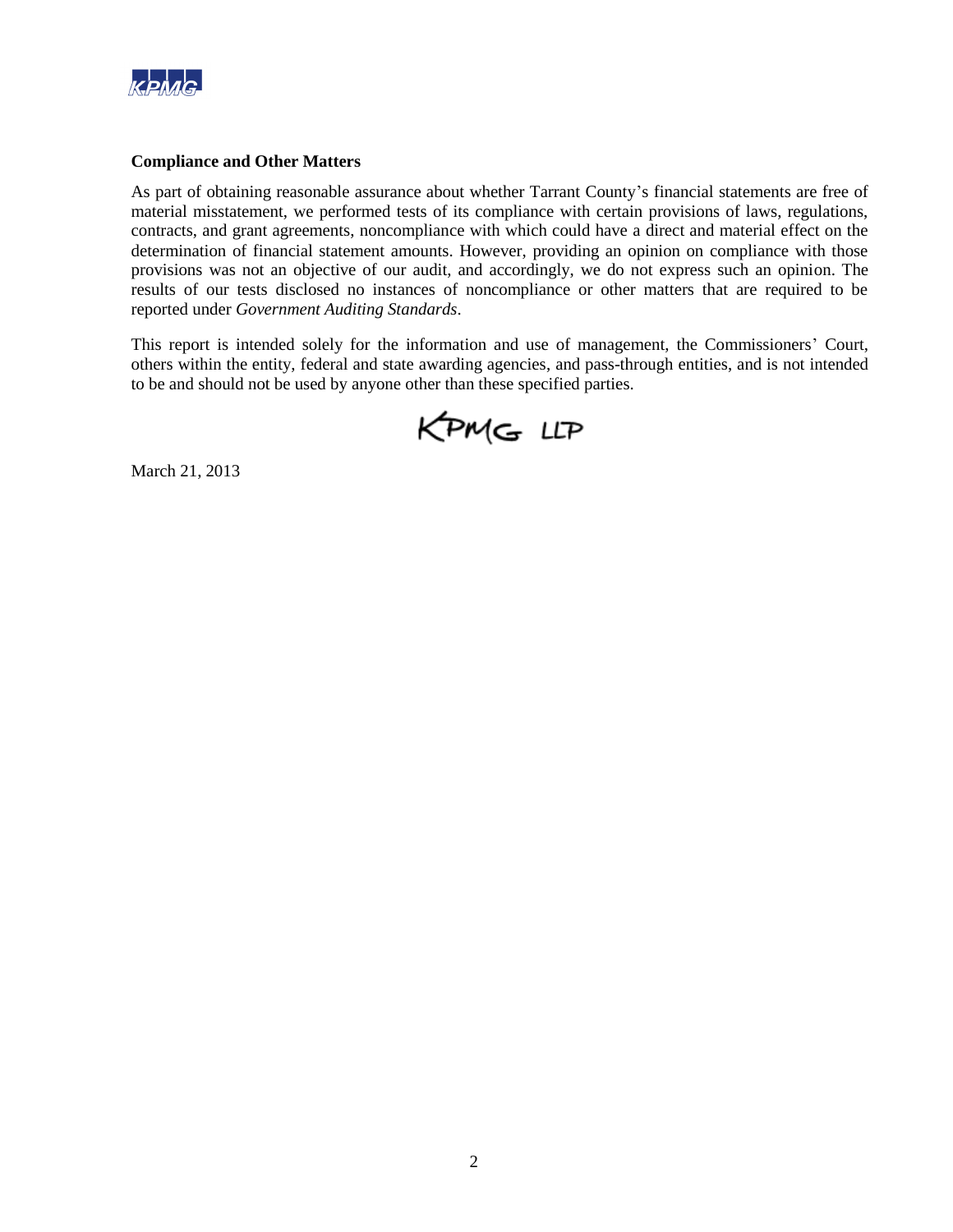

**KPMG LLP**  Suite 3100 717 North Harwood Street Dallas, TX 75201-6585

**Independent Auditors' Report on Compliance with Requirements that could have a Direct and Material Effect on Each Major Program and on Internal Control over Compliance in Accordance with OMB Circular A-133,** *Audits of States, Local Governments, and Non-Profit Organizations,* **and Uniform Grant Management Standards and on Schedule of Expenditures of Federal and State Awards** 

The Honorable County Judge and the Commissioners' Court:

#### **Compliance**

We have audited Tarrant County, Texas' (Tarrant County) compliance with the types of compliance requirements described in the *OMB Circular A-133 Compliance Supplement* and the State of Texas Uniform Grant Management Standards (UGMS) that could have a direct and material effect on each of Tarrant County's major federal and state programs for the year ended September 30, 2012. Tarrant County's major federal and state programs are identified in the summary of auditors' results section of the accompanying schedule of findings and questioned costs. Compliance with the requirements of laws, regulations, contracts, and grants applicable to each of its major federal programs is the responsibility of Tarrant County's management. Our responsibility is to express an opinion on Tarrant County's compliance based on our audit.

Tarrant County's basic financial statements include the operations of the Tarrant County Hospital District (TCHD) and the Mental Health and Mental Retardation of Tarrant County (MHMRTC), which received federal awards that are not included in the schedule during the year ended September 30, 2012. Our audit, described below, did not include the operations of the TCHD or the MHMRTC, because they engaged other auditors to perform an audit in accordance with OMB Circular A-133 and/or UGMS.

We conducted our audit of compliance in accordance with auditing standards generally accepted in the United States of America; the standards applicable to financial audits contained in *Government Auditing Standards* issued by the Comptroller General of the United States; OMB Circular A-133, *Audits of States, Local Governments, and Non-Profit Organizations,* and UGMS. Those standards, OMB Circular A-133, and UGMS require that we plan and perform the audit to obtain reasonable assurance about whether noncompliance with the types of compliance requirements referred to above that could have a direct and material effect on a major federal or state program occurred. An audit includes examining, on a test basis, evidence about Tarrant County's compliance with those requirements and performing such other procedures as we considered necessary in the circumstances. We believe that our audit provides a reasonable basis for our opinion. Our audit does not provide a legal determination of Tarrant County's compliance with those requirements.

As described in finding 2012-01 in the accompanying schedule of findings and questioned costs, Tarrant County did not comply with the requirement regarding Special Tests – Utility Allowances that is applicable to its Housing Choice Voucher-Section 8 Program. Compliance with such requirement is necessary, in our opinion, for Tarrant County to comply with the requirements applicable to that program.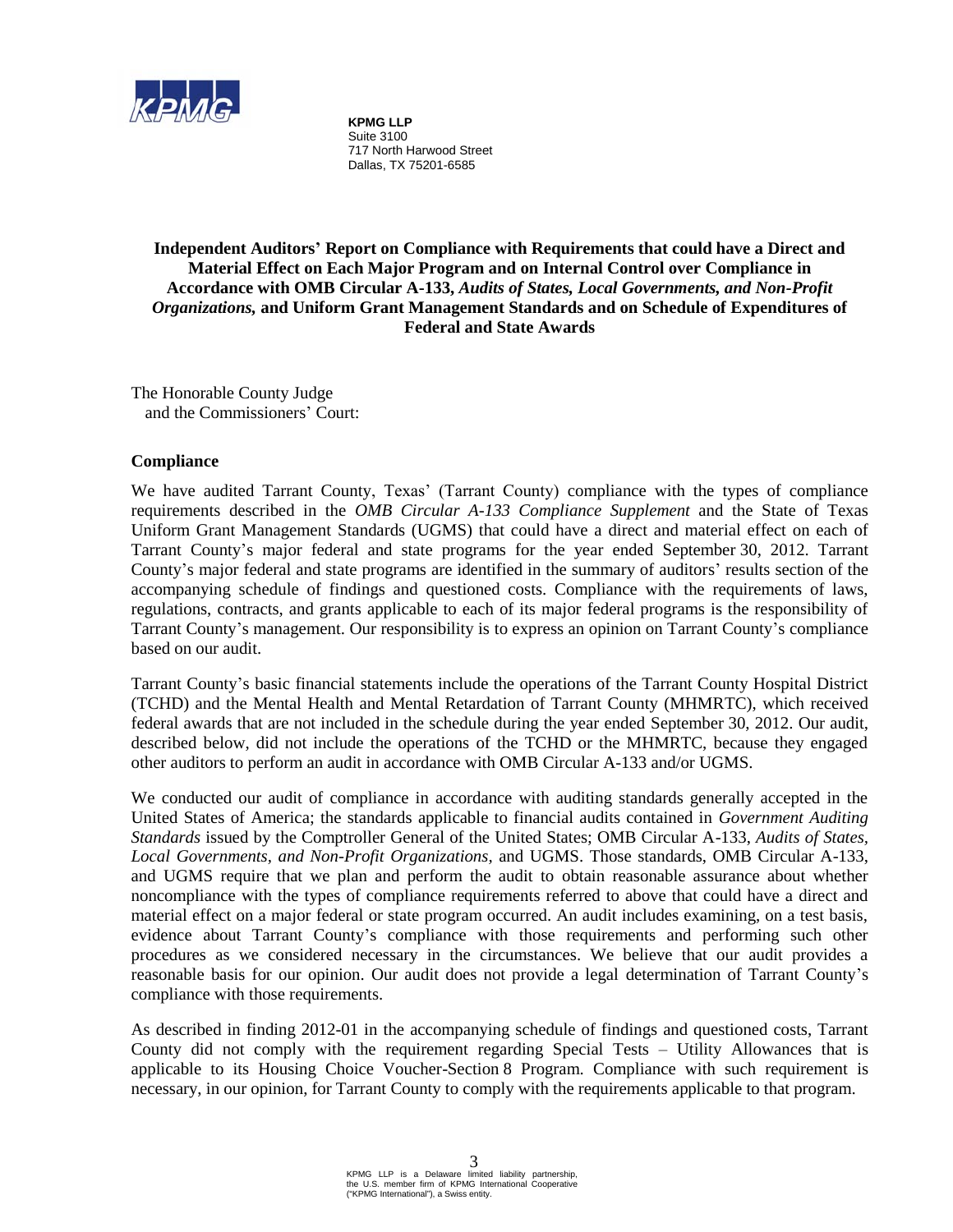

In our opinion, except for the noncompliance described in the preceding paragraph, Tarrant County complied, in all material respects, with the compliance requirements referred to above that could have a direct and material effect on each of its major federal and state programs for the year ended September 30, 2012. The results of our auditing procedures also disclosed other instances of noncompliance with those requirements, which are required to be reported in accordance with OMB Circular A-133 and which are described in the accompanying schedule of findings and questioned costs as items 2012-2, 2012-3, 2012-4, and 2012-5.

#### **Internal Control over Compliance**

Management of Tarrant County is responsible for establishing and maintaining effective internal control over compliance with the requirements of laws, regulations, contracts, and grants applicable to federal and state programs. In planning and performing our audit, we considered Tarrant County's internal control over compliance with the requirements that could have a direct and material effect on a major federal or state program to determine the auditing procedures for the purpose of expressing our opinion on compliance and to test and report on internal control over compliance in accordance with OMB Circular A-133 and UGMS, but not for the purpose of expressing an opinion on the effectiveness of internal control over compliance. Accordingly, we do not express an opinion on the effectiveness of Tarrant County's internal control over compliance.

Our consideration of internal control over compliance was for the limited purpose described in the preceding paragraph and was not designed to identify all deficiencies in internal control over compliance that might be significant deficiencies or material weaknesses and therefore, there can be no assurance that all deficiencies, significant deficiencies, or material weaknesses have been identified. However, as discussed below, we identified certain deficiencies in internal control over compliance that we consider to be material weaknesses and other deficiencies that we consider to be significant deficiencies.

A deficiency in internal control over compliance exists when the design or operation of a control over compliance does not allow management or employees, in the normal course of performing their assigned functions, to prevent, or detect and correct, noncompliance with a type of compliance requirement of a federal program on a timely basis. A material weakness in internal control over compliance is a deficiency, or combination of deficiencies, in internal control over compliance, such that there is reasonable possibility that material noncompliance with a type of compliance requirement of a federal program will not be prevented, or detected and corrected, on a timely basis. We consider the deficiencies in internal control over compliance described in the accompanying schedule of findings and questioned costs as items 2012- 01, 2012-02, 2012-03, and 2012-05 to be material weaknesses.

A significant deficiency in internal control over compliance is a deficiency, or a combination of deficiencies, in internal control over compliance with a type of compliance requirement of a federal program that is less severe than a material weakness in internal control over compliance yet important enough to merit attention by those charged with governance. We consider the deficiencies in internal control over compliance described in the accompanying schedule of findings and questioned costs as items 2012-04, 2012-06, and 2012-07 to be significant deficiencies.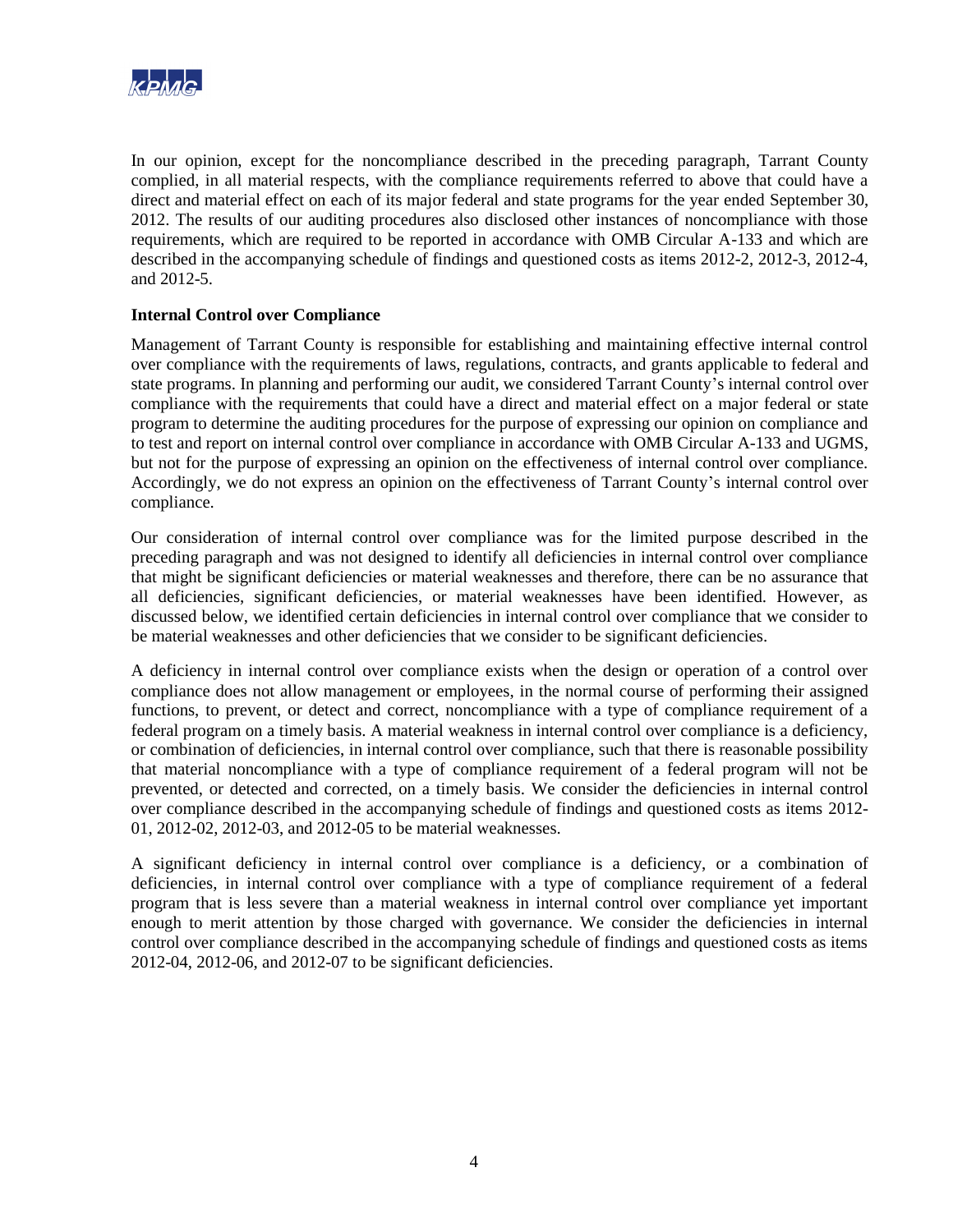

#### **Schedule of Expenditures of Federal and State Awards**

We have audited the financial statements of the governmental activities, the business-type activities, the aggregate discretely presented component units, each major fund, and the aggregate remaining fund information of Tarrant County as of and for the year ended September 30, 2012, and have issued our report thereon dated March 21, 2013, which contained unqualified opinions on those financial statements. Our report was modified to include a reference to other auditors. Our audit was conducted for the purpose of forming opinions on the financial statements that collectively comprise Tarrant County's basic financial statements. We have not performed any procedures with respect to the audited financial statements subsequent to March 21, 2013. The accompanying schedule of expenditures of federal and state awards is presented for purposes of additional analysis as required by OMB Circular A-133 and UGMS and is not a required part of the financial statements. Such information is the responsibility of management and was derived from and relates directly to the underlying accounting and other records used to prepare the financial statements. The information has been subjected to the auditing procedures applied in the audit of the financial statements and certain additional procedures, including comparing and reconciling such information directly to the underlying accounting and other records used to prepare the financial statements or to the financial statements themselves, and other additional procedures in accordance with auditing standards generally accepted in the United States of America. In our opinion, the schedule of expenditure of federal and state awards is fairly stated in all material respects in relation to the basic financial statements as a whole.

Tarrant County's responses to the findings identified in our audit are described in the accompanying schedule of findings and questioned costs. We did not audit Tarrant County's responses and, accordingly, we express no opinion on the responses.

This report is intended solely for the information and use of management, the Commissioners' Court, others within the entity, federal and state awarding agencies and pass-through entities and is not intended to be and should not be used by anyone other than these specified parties.

KPMG LLP

April 25, 2013, except for the paragraph related to the schedule of Expenditures of Federal and State Awards, which is as of March 21, 2013.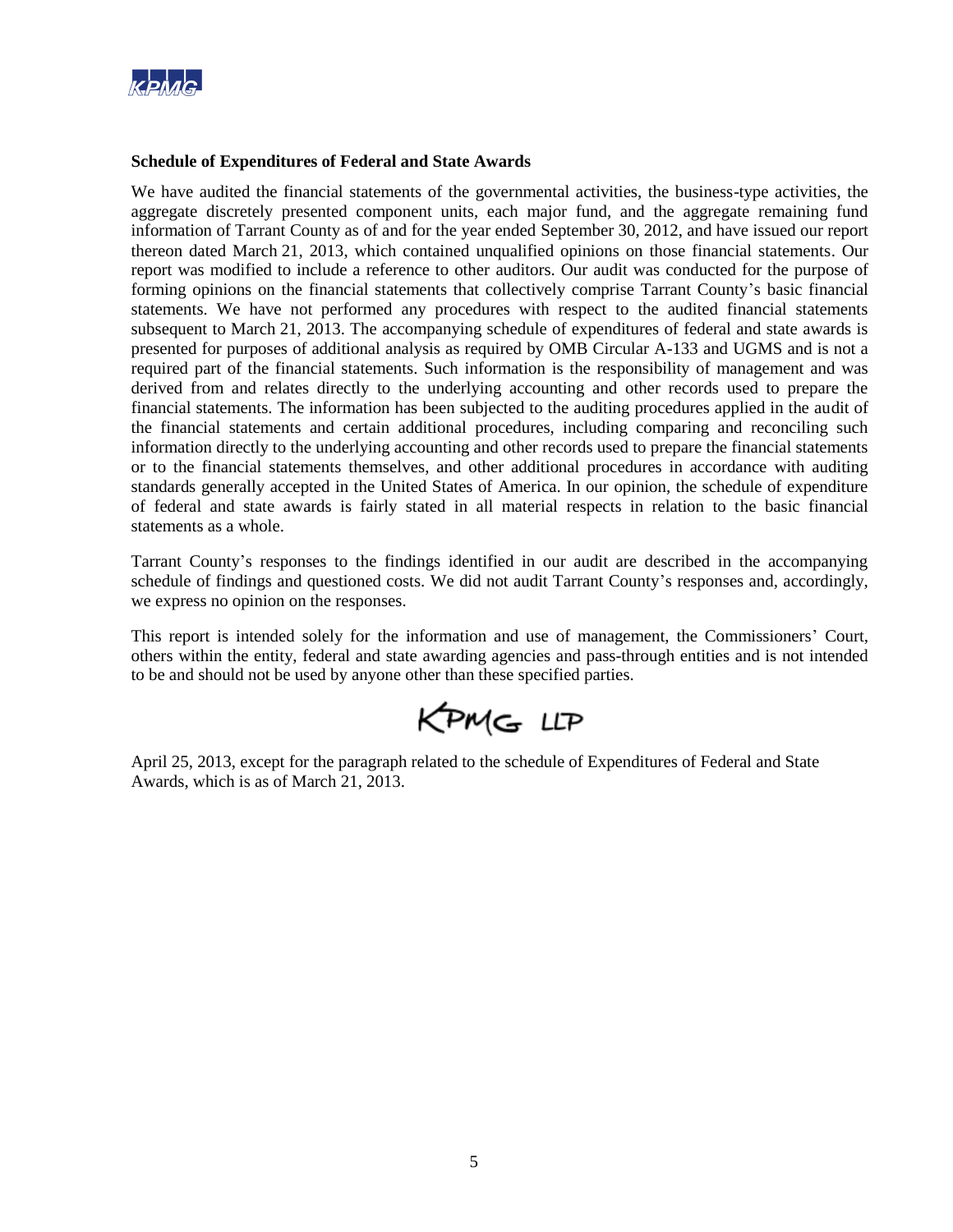#### Schedule of Expenditures of Federal and State Awards

| Federal or state grantor/<br>pass-through grantor program title                                                                                           | <b>CFDA</b><br>number | Grant/<br>contract<br>number     | <b>Federal/State</b><br>expenditures | Federal<br>amounts<br>passed-<br>through to<br>subrecipients |
|-----------------------------------------------------------------------------------------------------------------------------------------------------------|-----------------------|----------------------------------|--------------------------------------|--------------------------------------------------------------|
| <b>American Recovery and Reinvestment Act Funds:</b>                                                                                                      |                       |                                  |                                      |                                                              |
| <b>U.S. Department of Housing and Urban Development:</b>                                                                                                  |                       |                                  |                                      |                                                              |
| Direct:                                                                                                                                                   |                       |                                  |                                      |                                                              |
| ARRA – Community Development Block Grant – ARRA Entitlement Grants<br>ARRA - Homelessness Prevention and Rapid Re-Housing Program - Recovery Act Funded   | 14.253<br>14.257      | B09-UY-48-0001<br>S09-UY-48-0001 | $\mathbf S$<br>55.587<br>161,373     | 79,824                                                       |
| Indirect:                                                                                                                                                 |                       |                                  |                                      |                                                              |
| City of Fort Worth, Texas:                                                                                                                                |                       |                                  |                                      |                                                              |
| ARRA – Homelessness Prevention and Rapid Re-Housing Program – Recovery Act Funded                                                                         | 14.257                | N/A                              | (4)                                  |                                                              |
| <b>U.S. Department of Justice:</b>                                                                                                                        |                       |                                  |                                      |                                                              |
| Indirect:                                                                                                                                                 |                       |                                  |                                      |                                                              |
| City of Fort Worth, Texas:<br>ARRA - Edward Byrne Memorial Justice Assistance Grant Program/Grants to Units of Local Gov't                                | 16.804                | 2009-SB-B9-1479                  | 52.110                               |                                                              |
| <b>U.S. Department of Energy:</b>                                                                                                                         |                       |                                  |                                      |                                                              |
| Direct:                                                                                                                                                   |                       |                                  |                                      |                                                              |
| ARRA - Energy Efficiency and Conservation Block Grant Program (EECBG)                                                                                     | 81.128                | EE0000908                        | 750,920                              |                                                              |
| <b>U.S. Department of Health and Human Services:</b>                                                                                                      |                       |                                  |                                      |                                                              |
| Indirect:                                                                                                                                                 |                       |                                  |                                      |                                                              |
| Texas Department of State Health Services:<br>ARRA – Prevention and Wellness-state, Territories and Pacific Islands (Mother Friendly Worksite Initiative) | 93.723                | 2011-038068-001                  | 7,937                                |                                                              |
|                                                                                                                                                           |                       |                                  |                                      |                                                              |
| Total American Recovery and Reinvestment Act                                                                                                              |                       |                                  | 1,027,923                            | 79,824                                                       |
| <b>U.S. Department of Agriculture:</b>                                                                                                                    |                       |                                  |                                      |                                                              |
| Direct:                                                                                                                                                   |                       |                                  |                                      |                                                              |
| National School Lunch Program<br>Indirect:                                                                                                                | 10.555                | 75L3024                          | 126.504                              |                                                              |
| Texas Department of State Health Services:                                                                                                                |                       |                                  |                                      |                                                              |
| Special Supplemental Nutrition Program for Women, Infants and Children                                                                                    | 10.557                | 2011-037245-001                  | 18,757                               |                                                              |
| Special Supplemental Nutrition Program for Women, Infants and Children                                                                                    | 10.557                | 2012-039951-001                  | 8,253,505                            |                                                              |
| Total U.S. Department of Agriculture                                                                                                                      |                       |                                  | 8.398.766                            |                                                              |
|                                                                                                                                                           |                       |                                  |                                      |                                                              |
| U.S. Department of Housing and Urban Development:<br>Direct:                                                                                              |                       |                                  |                                      |                                                              |
| Community Development Block Grants/Entitlement Grants - 34th Year                                                                                         | 14.218                | B08-UC-48-0001                   | 136,605                              |                                                              |
| Community Development Block Grants/Entitlement Grants - 35th Year                                                                                         | 14.218                | B09-UC-48-0001                   | 261.147                              |                                                              |
| Community Development Block Grants/Entitlement Grants - 36th Year                                                                                         | 14.218                | B10-UC-48-0001                   | 913,643                              |                                                              |
| Community Development Block Grants/Entitlement Grants - 37th Year                                                                                         | 14.218                | B11-UC-48-0001                   | 2,110,858                            |                                                              |
| Community Development Block Grants/Entitlement Grants - 38th Year                                                                                         | 14.218                | B12-UC-48-0001                   | 146,669                              | 8,959                                                        |
| Subtotal 14.218                                                                                                                                           |                       |                                  | 3,568,922                            | 8,959                                                        |
| Community Development Block Grants/State's Program and Non-Entitlement Grants (NSP)                                                                       | 14.228                | B08-UN-48-0002                   | 390,332                              | 328,183                                                      |
| Emergency Solutions Grants Program - 36th Year                                                                                                            | 14.231                | S-10-UC-48-0001                  | 3.970                                | 3.574                                                        |
| Emergency Solutions Grants Program - 37th Year                                                                                                            | 14.231                | S-11-UC-48-0001                  | 96.926                               | 89.360                                                       |
| Emergency Solutions Grants Program - 38th Year                                                                                                            | 14.231                | E-12-UC-48-0001                  | 12,815                               | 12,815                                                       |
| Subtotal 14.231                                                                                                                                           |                       |                                  | 113,711                              | 105,749                                                      |
| Supportive Housing Program - 15th Year                                                                                                                    | 14.235                | TX0102B6T010802                  | 23,547                               | 23,547                                                       |
|                                                                                                                                                           |                       |                                  |                                      |                                                              |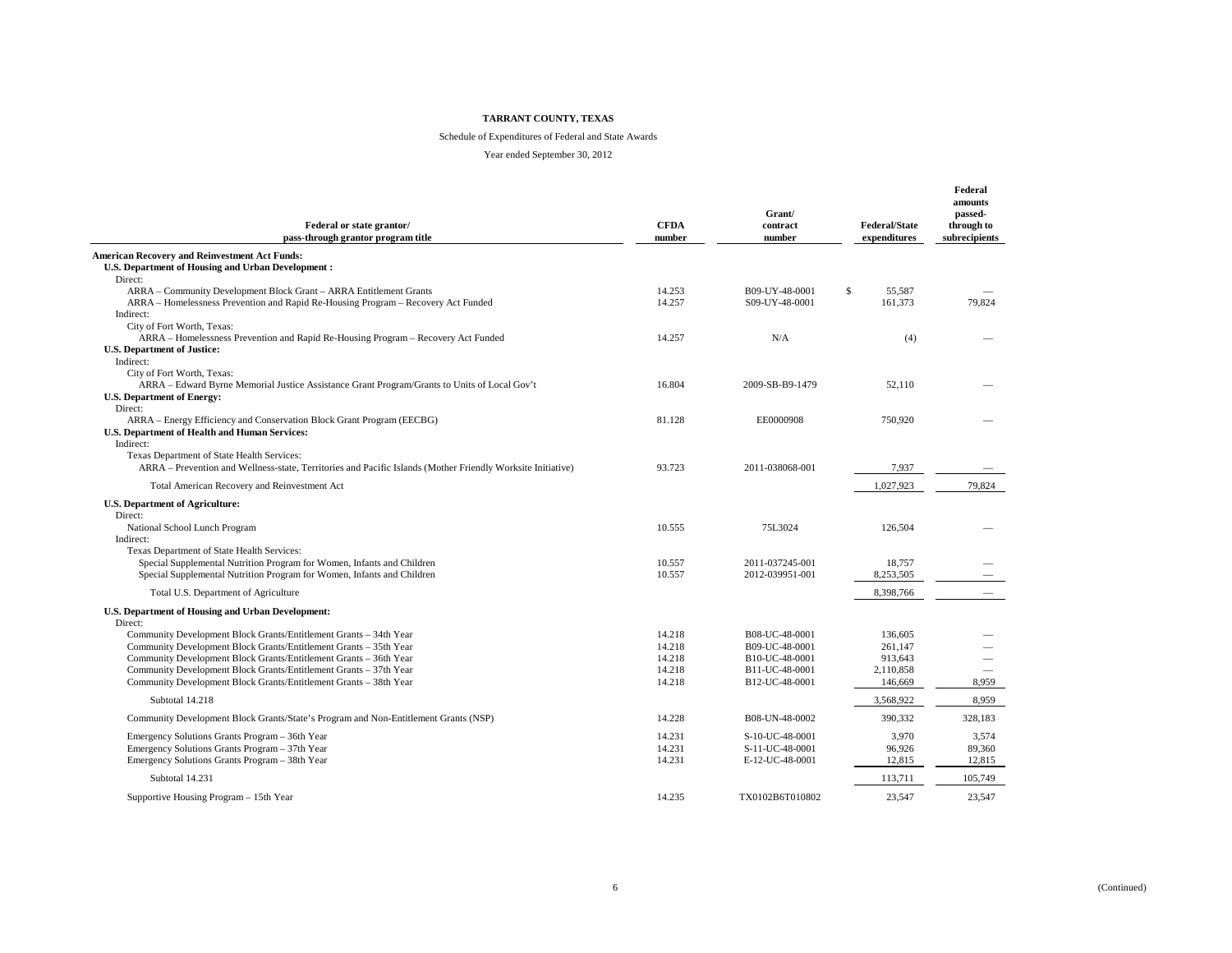#### Schedule of Expenditures of Federal and State Awards

| Federal or state grantor/<br>pass-through grantor program title | <b>CFDA</b><br>number | Grant/<br>contract<br>number | <b>Federal/State</b><br>expenditures | Federal<br>amounts<br>passed-<br>through to<br>subrecipients |
|-----------------------------------------------------------------|-----------------------|------------------------------|--------------------------------------|--------------------------------------------------------------|
| Supportive Housing Program - 15th Year                          | 14.235                | TX0115B6T010802              | $\mathbf S$<br>7,359                 | 7,359                                                        |
| Supportive Housing Program - 15th Year                          | 14.235                | TX0104B6T010802              | 6                                    |                                                              |
| Supportive Housing Program - 16th Year                          | 14.235                | TX0102B6T011003              | 80,199                               | 75,550                                                       |
| Supportive Housing Program - 16th Year                          | 14.235                | TX0114B6T011003              | 90,304                               | 85,007                                                       |
| Supportive Housing Program - 16th Year                          | 14.235                | TX0093B6T011003              | 82,840                               | 80,122                                                       |
| Supportive Housing Program - 16th Year                          | 14.235                | TX0094B6T011003              | 51,649                               | 49,355                                                       |
| Supportive Housing Program - 16th Year                          | 14.235                | TX0100B6T011003              | 17,414                               | 16,622                                                       |
| Supportive Housing Program - 16th Year                          | 14.235                | TX0097B6T011003              | 15,650                               | 14,835                                                       |
| Supportive Housing Program - 16th Year                          | 14.235                | TX0115B6T011003              | 56,113                               | 52,444                                                       |
| Supportive Housing Program - 16th Year                          | 14.235                | TX0116B6T011003              | 104,871                              | 98,390                                                       |
| Supportive Housing Program - 16th Year                          | 14.235                | TX0112B6T011803              | 106,864                              | 101,962                                                      |
| Supportive Housing Program - 16th Year                          | 14.235                | TX0104B6T011003              | 300,065                              | 286,937                                                      |
| Supportive Housing Program - 16th Year                          | 14.235                | TX0113B6T011003              | 418,271                              | 331,526                                                      |
| Supportive Housing Program - 16th Year                          | 14.235                | TX0119B6T011003              | 68,092                               | 63,923                                                       |
| Supportive Housing Program - 16th Year                          | 14.235                | TX0101B6T011003              | 16,110                               | 15,973                                                       |
| Supportive Housing Program - 16th Year                          | 14.235                | TX0105B6T011003              | 118,805                              | 113,909                                                      |
| Supportive Housing Program - 17th Year                          | 14.235                | TX0114B6T011104              | 17,961                               | 17.641                                                       |
| Supportive Housing Program - 17th Year                          | 14.235                | TX0093B6T011104              | 82,984                               | 78,185                                                       |
| Supportive Housing Program - 17th Year                          | 14.235                | TX0094B6T011104              | 52,361                               | 49,740                                                       |
| Supportive Housing Program - 17th Year                          | 14.235                | TX0100B6T011104              | 5,236                                | 5,236                                                        |
| Supportive Housing Program - 17th Year                          | 14.235                | TX0097B6T011104              | 10,258                               | 9,930                                                        |
| Supportive Housing Program - 17th Year                          | 14.235                | TX0104B6T011104              | 29,377                               | 29,377                                                       |
| Supportive Housing Program - 17th Year                          | 14.235                | TX0113B6T011104              | 624,233                              | 455,393                                                      |
| Supportive Housing Program - 17th Year                          | 14.235                | TX0101B6T011104              | 32,150                               | 30,615                                                       |
| Supportive Housing Program - 17th Year                          | 14.235                | TX0105B6T011104              | 115,726                              | 109,198                                                      |
| Supportive Housing Program - 17th Year                          | 14.235                | TX0287B6T011000              | 65,490                               | 62,075                                                       |
| Supportive Housing Program - 17th Year                          | 14.235                | TX0259B6T010900              | 39,814                               | 38,055                                                       |
|                                                                 |                       |                              |                                      |                                                              |
| Subtotal 14.235                                                 |                       |                              | 2,633,749                            | 2,302,906                                                    |
| Home Investment Partnerships Program - 16th Year                | 14.239                | M07-DC-48-0200               | 43,384                               | $\overline{\phantom{0}}$                                     |
| Home Investment Partnerships Program - 17th Year                | 14.239                | M08-DC-48-0200               | 23,776                               | $\overline{\phantom{0}}$                                     |
| Home Investment Partnerships Program - 18th Year                | 14.239                | M09-DC-48-0200               | 230,826                              |                                                              |
| Home Investment Partnerships Program - 19th Year                | 14.239                | M10-DC-48-0200               | 1,548,793                            | $\overline{\phantom{0}}$                                     |
| Home Investment Partnerships Program - 20th Year                | 14.239                | M11-DC-48-0200               | 4,000                                |                                                              |
| Subtotal 14.239                                                 |                       |                              | 1,850,779                            | $\overline{\phantom{m}}$                                     |
| Housing Opportunities for Persons with AIDS                     | 14.241                | TX-H080014                   | 158,667                              | 154,634                                                      |
| Housing Opportunities for Persons with AIDS                     | 14.241                | TX-H110026                   | 160,032                              | 155,525                                                      |
| Subtotal 14.241                                                 |                       |                              | 318,699                              | 310,159                                                      |
| Section 8 Housing Choice Vouchers - Administrative Reserve      | 14.871                | N/A                          | 1,076                                | $\overline{\phantom{0}}$                                     |
| Section 8 Housing Choice Vouchers - Administration (CY11)       | 14.871                | TX21V431000082               | 383,211                              | $\overline{\phantom{0}}$                                     |
| Section 8 Housing Choice Vouchers - Administration (CY12)       | 14.871                | TX21V431000082               | 1,148,435                            | $\overbrace{\phantom{13333}}$                                |
| Section 8 Housing Choice Vouchers - Portability                 | 14.871                | TX21V431000082               | 1,349,142                            | $\overline{\phantom{0}}$                                     |
| Section 8 Housing Choice Vouchers(CY06)                         | 14.871                | TX21V431000082               | (2,699)                              |                                                              |
| Section 8 Housing Choice Vouchers(CY07)                         | 14.871                | TX21V431000082               | (6,125)                              | $\overline{\phantom{m}}$                                     |
| Section 8 Housing Choice Vouchers(CY08)                         | 14.871                | TX21V431000082               | 652                                  | $\overline{\phantom{0}}$                                     |
|                                                                 |                       |                              |                                      |                                                              |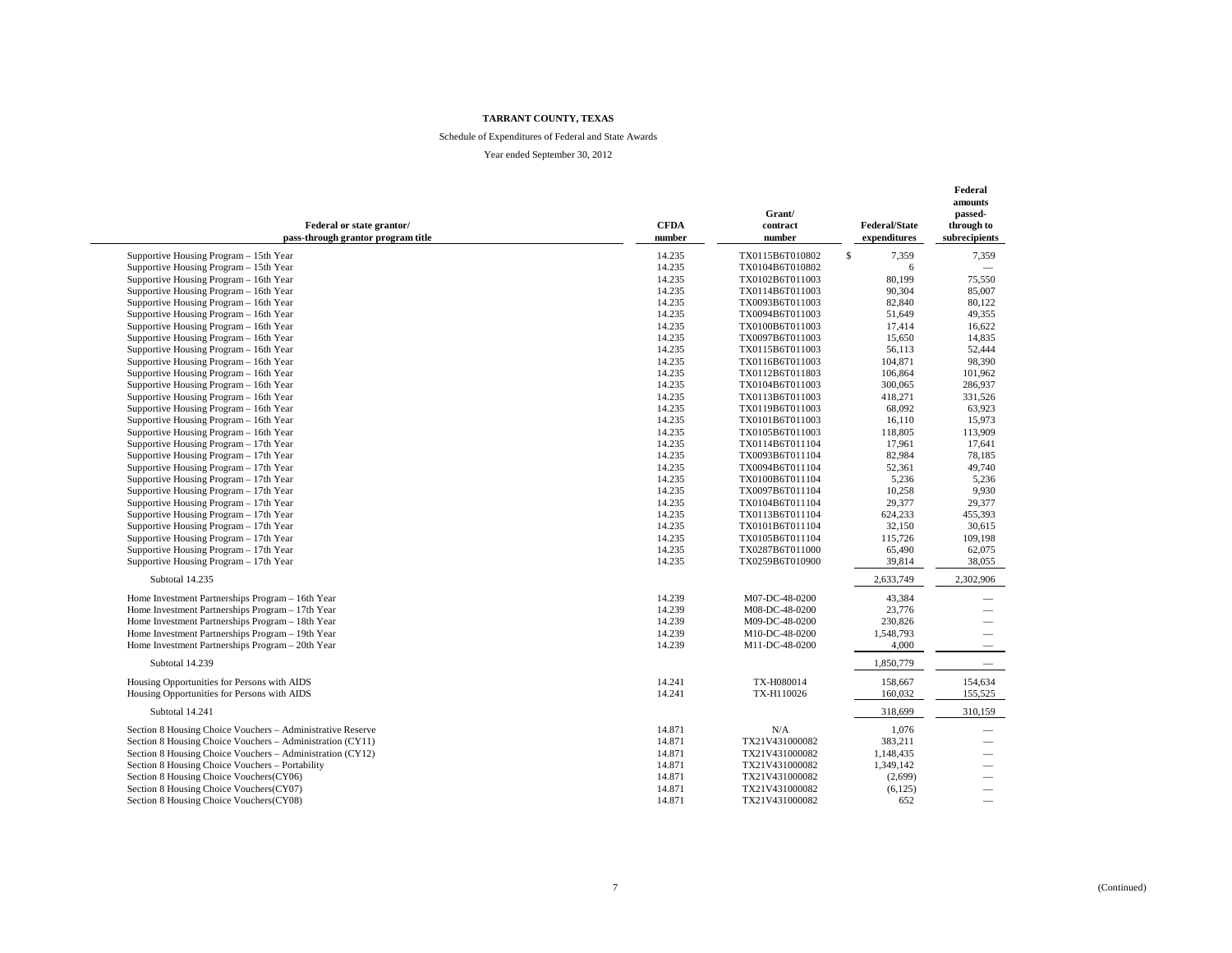#### Schedule of Expenditures of Federal and State Awards

| Federal or state grantor/<br>pass-through grantor program title                                                                                                                                                                          | <b>CFDA</b><br>number                          | Grant/<br>contract<br>number                                                         | <b>Federal/State</b><br>expenditures                       | Federal<br>amounts<br>passed-<br>through to<br>subrecipients |
|------------------------------------------------------------------------------------------------------------------------------------------------------------------------------------------------------------------------------------------|------------------------------------------------|--------------------------------------------------------------------------------------|------------------------------------------------------------|--------------------------------------------------------------|
| Section 8 Housing Choice Vouchers(CY09)<br>Section 8 Housing Choice Vouchers(CY10)<br>Section 8 Housing Choice Vouchers(CY11)<br>Section 8 Housing Choice Vouchers(CY12)<br>Section 8 Housing Choice Vouchers - Disaster Voucher Program | 14.871<br>14.871<br>14.871<br>14.871<br>14.871 | TX21V431000082<br>TX21V431000082<br>TX21V431000082<br>TX21V431000082<br>TX431DH0001  | \$<br>2,794<br>4,086<br>4,313,225<br>13,093,139<br>(5,173) |                                                              |
| Subtotal 14.871                                                                                                                                                                                                                          |                                                |                                                                                      | 20,281,763                                                 |                                                              |
| Public Housing Family Self Sufficiency (CY11)<br>Public Housing Family Self Sufficiency (CY12)                                                                                                                                           | 14.877<br>14.877                               | TX431FSH005<br>TX431FSH006                                                           | 21,649<br>146,194                                          |                                                              |
| Subtotal 14.877                                                                                                                                                                                                                          |                                                |                                                                                      | 167,843                                                    |                                                              |
| Disaster Voucher Assistance - IKE                                                                                                                                                                                                        | 14.000                                         | TX431                                                                                | 3,800                                                      |                                                              |
| Indirect:<br>Texas Department of State Health Services:<br>Housing Opportunities for Persons with AIDS<br>Housing Opportunities for Persons with AIDS<br>Housing Opportunities for Persons with AIDS                                     | 14.241<br>14.241<br>14.241                     | 2011-037675-001<br>2012-040635-001A<br>2013-041148-010                               | 42,952<br>63,134<br>8,168                                  | 42,952<br>63,134<br>8,168                                    |
| Subtotal 14.241<br>Total U.S. Department of Housing and Urban Development                                                                                                                                                                |                                                |                                                                                      | 114,254<br>29,443,852                                      | 114,254<br>3,170,210                                         |
| <b>U.S. Department of Justice:</b><br>Direct:<br>Equitable Sharing Program (asset Forfeiture Funds)-Sheriff<br>State Criminal Alien Assistance Program (S.C.A.A.P.)                                                                      | 16.000<br>16.606                               | N/A<br>2012-AP-BX-0051                                                               | 31,779<br>363,277                                          |                                                              |
| <b>DNA Backlog Reduction Program</b><br><b>DNA Backlog Reduction Program</b>                                                                                                                                                             | 16.741<br>16.741                               | 2010-DN-BX-K052<br>2011-DN-BX-K406                                                   | 36,015<br>95,500                                           |                                                              |
| Subtotal 16.741                                                                                                                                                                                                                          |                                                |                                                                                      | 131,515                                                    |                                                              |
| Paul Coverdell Forensic Sciences Improvement Grant Program<br>Paul Coverdell Forensic Sciences Improvement Grant Program (Pathology/Histology Backlog Reduction Program)                                                                 | 16.742<br>16.742                               | 2011-CD-BX-0098<br>CD-11-A10-25258-01                                                | 4,152<br>33,223                                            |                                                              |
| Subtotal 16.742                                                                                                                                                                                                                          |                                                |                                                                                      | 37,375                                                     |                                                              |
| Second Chance Act Prisoner Reentry Initiative<br>Indirect:<br>Mental Health Mental Retardation of Tarrant County:                                                                                                                        | 16.812                                         | 2011-RY-BX-K009                                                                      | 30,685                                                     |                                                              |
| Crime Victim Assistance<br>Texas Criminal Justice Division:                                                                                                                                                                              | 16.575                                         | E121879-2011-DC-BX-0037                                                              | 49,363                                                     |                                                              |
| Juvenile Accountability Block Grants -coordinated Enforcement Plan<br>Juvenile Accountability Block Grants -coordinated Enforcement Plan                                                                                                 | 16.523<br>16.523                               | JB-10-J20-13287-13<br>JB-11-J20-13287-14                                             | 155,354<br>36,021                                          |                                                              |
| Subtotal 16.523                                                                                                                                                                                                                          |                                                |                                                                                      | 191,375                                                    |                                                              |
| Crime Victim Assistance<br>Crime Victim Assistance<br>Crime Victim Assistance<br>Crime Victim Assistance                                                                                                                                 | 16.575<br>16.575<br>16.575<br>16.575           | VA-11-V30-13739-13<br>VA-12-V30-13739-14<br>VA-11-V30-24617-01<br>VA-12-V30-24617-02 | 24.522<br>4,121<br>39,895<br>4,473                         |                                                              |
| Subtotal 16.575                                                                                                                                                                                                                          |                                                |                                                                                      | 73,011                                                     |                                                              |
| Violence Against Women Formula Grants (VAWA - Protective Order Unit)                                                                                                                                                                     | 16.588                                         | WF-11-V30-13737-13                                                                   | 37,897                                                     |                                                              |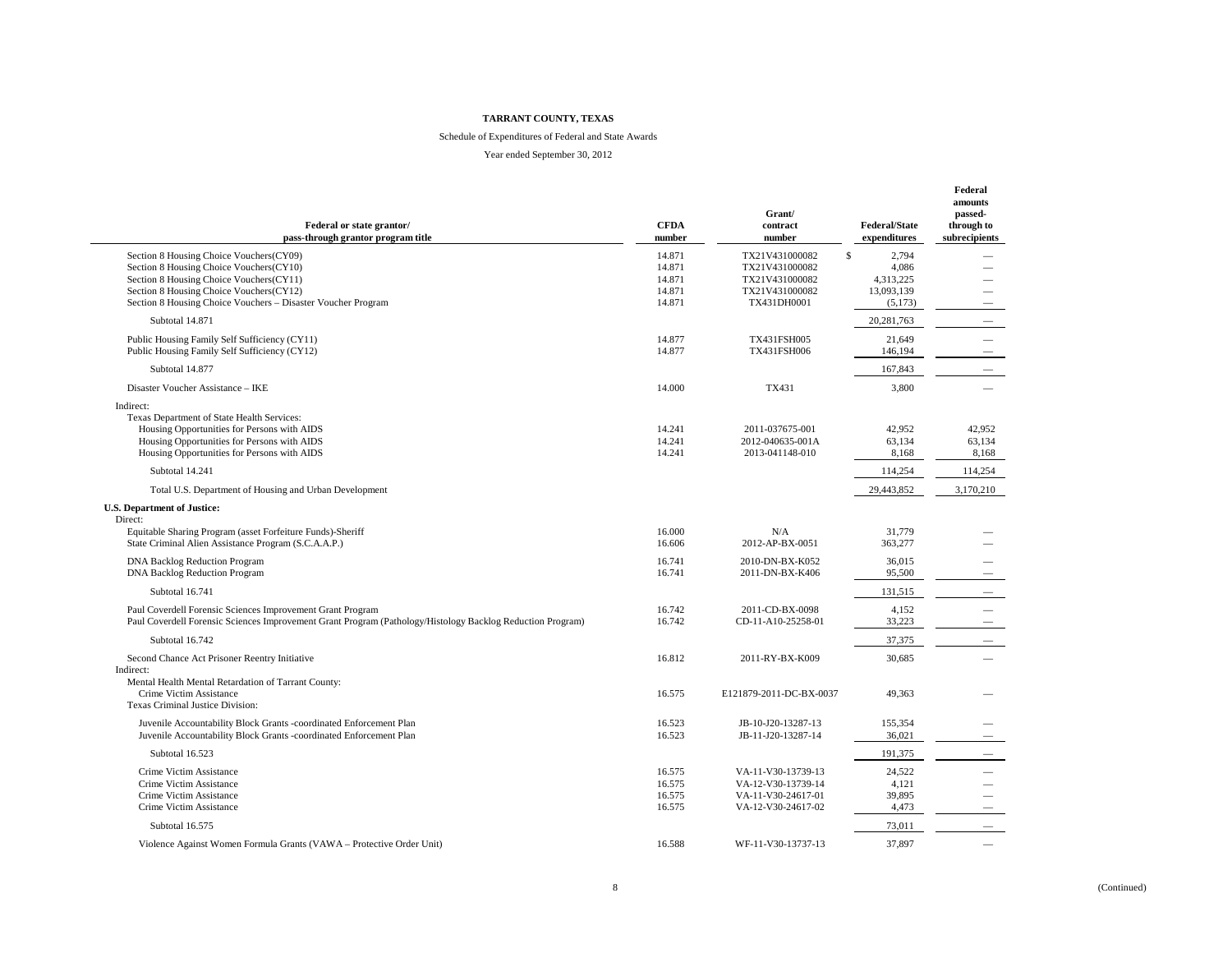#### Schedule of Expenditures of Federal and State Awards

| Federal or state grantor/<br>pass-through grantor program title                                                                                                                                                                                                                                                                                              | <b>CFDA</b><br>number                | Grant/<br>contract<br>number                                                         | <b>Federal/State</b><br>expenditures     | Federal<br>amounts<br>passed-<br>through to<br>subrecipients |
|--------------------------------------------------------------------------------------------------------------------------------------------------------------------------------------------------------------------------------------------------------------------------------------------------------------------------------------------------------------|--------------------------------------|--------------------------------------------------------------------------------------|------------------------------------------|--------------------------------------------------------------|
| Violence Against Women Formula Grants (VAWA - Protective Order Unit)<br>Violence Against Women Formula Grants (Domestic Violence – Pretrial Diversion)<br>Violence Against Women Formula Grants (Domestic Violence – Pretrial Diversion)                                                                                                                     | 16.588<br>16.588<br>16.588           | WF-12-V30-13737-14<br>WF-11-V30-15136-13<br>WF-12-V30-15136-14                       | $\mathbf S$<br>3.401<br>68.675<br>10,510 |                                                              |
| Subtotal 16.588                                                                                                                                                                                                                                                                                                                                              |                                      |                                                                                      | 120,483                                  | $\overline{\phantom{0}}$                                     |
| Edward Byrne Memorial Justice Assistance Grant (Veteran's Court - JAG)<br>Edward Byrne Memorial Justice Assistance Grant (Substance Abuse Felony Punishment Facility)<br>Edward Byrne Memorial Justice Assistance Grant (Substance Abuse Felony Punishment Facility)<br>Edward Byrne Memorial Justice Assistance Grant (Felony Alcohol Intervention Program) | 16.738<br>16.738<br>16.738<br>16.738 | DJ-10-A10-22852-03<br>DJ-10-A10-24021-02<br>DJ-10-A10-24021-02<br>DJ-10-A10-20458-04 | 229,722<br>38,050<br>4,811<br>8,838      |                                                              |
| Subtotal 16.738                                                                                                                                                                                                                                                                                                                                              |                                      |                                                                                      | 281,421                                  |                                                              |
| City of Fort Worth, Texas:<br>Edward Byrne Memorial Justice Assistance Grant (Mental Health Liaison Program)<br>Edward Byrne Memorial Justice Assistance Grant (Mental Health Liaison Program)<br>Edward Byrne Memorial Justice Assistance Grant (Adult Drug Court)<br>Edward Byrne Memorial Justice Assistance Grant (Adult Drug Court)                     | 16.738<br>16.738<br>16.738<br>16.738 | 2009-DJ-BX-1379<br>2010-DJ-BX-0164<br>2009-DJ-BX-1379<br>2010-DJ-BX-0164             | 76,562<br>709<br>67.033<br>12,444        |                                                              |
| Subtotal 16.738                                                                                                                                                                                                                                                                                                                                              |                                      |                                                                                      | 156,748                                  |                                                              |
| Total U.S. Department of Justice                                                                                                                                                                                                                                                                                                                             |                                      |                                                                                      | 1,467,032                                |                                                              |
| <b>U.S. Department of Transportation:</b><br>Indirect:<br>Texas Department of Transportation:<br>Highway Planning and Construction - Courtesy Patrol Program<br>Highway Planning and Construction - Courtesy Patrol Program                                                                                                                                  | 20.205<br>20.205                     | 02-1XXF5001<br>02-2XXF5002                                                           | (16)<br>1,105,400                        |                                                              |
| Total U.S. Department of Transportation                                                                                                                                                                                                                                                                                                                      |                                      |                                                                                      | 1,105,384                                |                                                              |
| <b>U.S. Environmental Protection Agency:</b><br>Indirect:<br>Ch2mhill:<br>Water Security Training and Technical Assistance and Water Security Initiative Contamination Warning System Pilots                                                                                                                                                                 | 66.478                               | 945331                                                                               | 74,680                                   |                                                              |
| Total U.S. Environmental Protection Agency                                                                                                                                                                                                                                                                                                                   |                                      |                                                                                      | 74,680                                   |                                                              |
| <b>U.S. Election Assistance Commission:</b><br>Indirect:<br>State of Texas Elections Division:<br>Help America Vote Act Requirements Payments (general Title III HAVA Compliance)                                                                                                                                                                            | 90.401                               | N/A                                                                                  | 40,877                                   |                                                              |
| Total U.S. Election Assistance Commission                                                                                                                                                                                                                                                                                                                    |                                      |                                                                                      | 40,877                                   |                                                              |
| U.S. Department of Health and Human Services:<br>Direct:<br>Coordinated Services & Access to Research for Women, Infants, Children and Youth (Ryan White Part D)                                                                                                                                                                                             | 93.153                               | 5-H12HA08504-05-00                                                                   | 382.735                                  | 275.970                                                      |
| Coordinated Services & Access to Research for Women, Infants, Children and Youth (Ryan White Part D)                                                                                                                                                                                                                                                         | 93.153                               | 1-H12HA24819-01-00                                                                   | 12,974                                   | 4,458                                                        |
| Subtotal 93.153                                                                                                                                                                                                                                                                                                                                              |                                      |                                                                                      | 395,709                                  | 280,428                                                      |
| HIV Emergency Relief Project Grants (Ryan White Part A)<br>HIV Emergency Relief Project Grants (Ryan White Part A)                                                                                                                                                                                                                                           | 93.914<br>93.914                     | 2-H89HA00047-16-01<br>2-H89HA00047-17-01                                             | 1,921,678<br>1,960,632                   | 1,234,555<br>1,393,176                                       |
| Subtotal 93.914                                                                                                                                                                                                                                                                                                                                              |                                      |                                                                                      | 3,882,310                                | 2,627,731                                                    |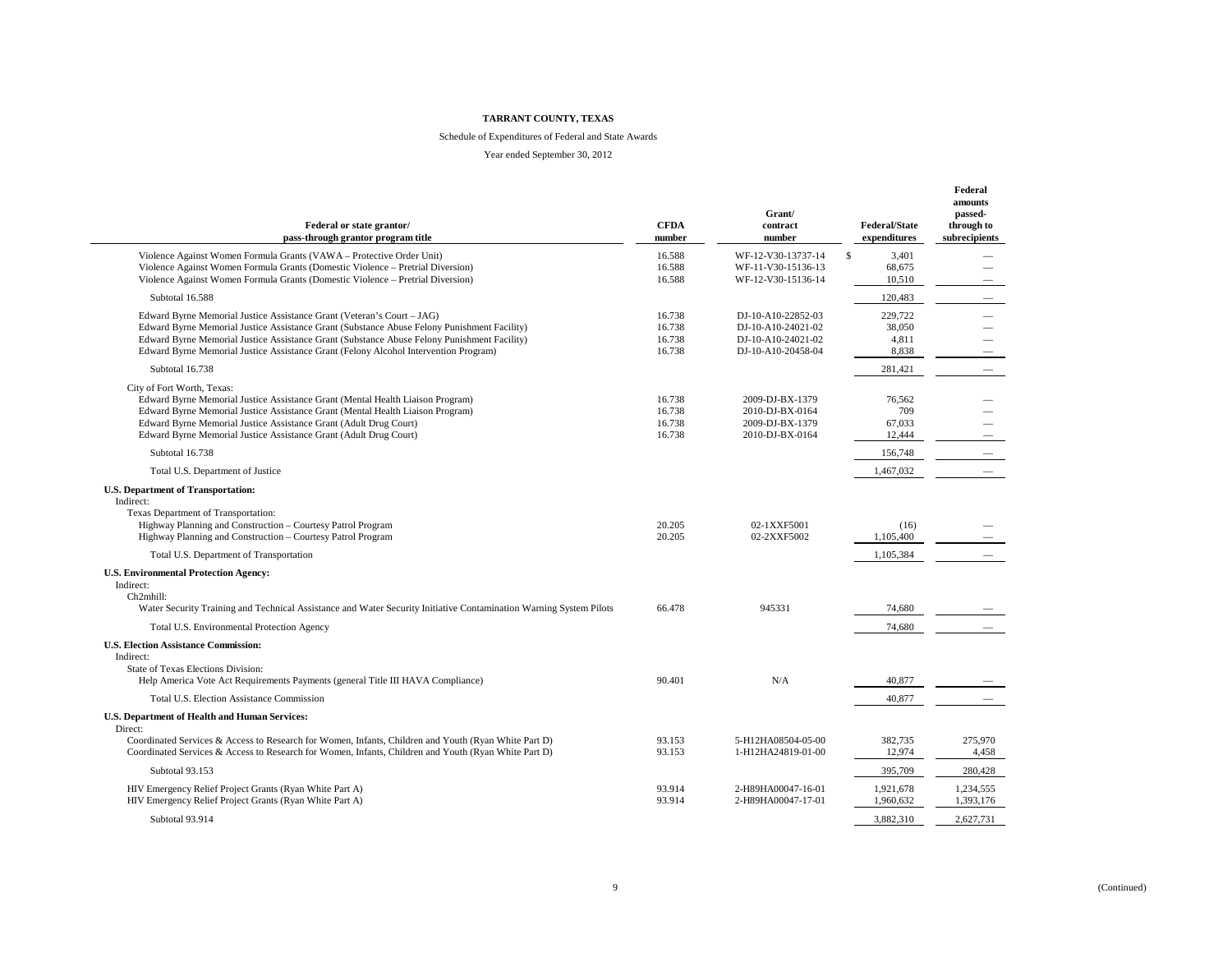#### Schedule of Expenditures of Federal and State Awards

| Federal or state grantor/<br>pass-through grantor program title                                                                                                                                                                                | <b>CFDA</b><br>number      | Grant/<br>contract<br>number                          | <b>Federal/State</b><br>expenditures | Federal<br>amounts<br>passed-<br>through to<br>subrecipients |
|------------------------------------------------------------------------------------------------------------------------------------------------------------------------------------------------------------------------------------------------|----------------------------|-------------------------------------------------------|--------------------------------------|--------------------------------------------------------------|
| Grants to Provide Outpatient Early Intervention Services with Respect to HIV Disease (Ryan White Part C)<br>Grants to Provide Outpatient Early Intervention Services with Respect to HIV Disease (Ryan White Part C)                           | 93.918<br>93.918           | 5-H76HA00123-20-01<br>6-H76HA00123-21-05              | $\mathbb S$<br>163,630<br>577,943    | 81,809<br>302,450                                            |
| Subtotal 93.918                                                                                                                                                                                                                                |                            |                                                       | 741,573                              | 384,259                                                      |
| Indirect:<br>National Association of County and City Health Officials:<br>Centers for Disease Control & Prevention - Investigations & Technical Assistance<br>Centers for Disease Control & Prevention - Investigations & Technical Assistance | 93.283<br>93.283           | 2010-092006<br>2011-092605                            | (276)<br>282.401                     |                                                              |
| Subtotal 93.283                                                                                                                                                                                                                                |                            |                                                       | 282,125                              |                                                              |
| Medical Reserve Corps Small Grant Program                                                                                                                                                                                                      | 93.008                     | MRC-10-0155                                           | 1,215                                |                                                              |
| Texas Department of Family and Protective Services:<br>Promoting Safe and Stable Families - CYD Project - FY2012<br>Promoting Safe and Stable Families - CYD Project - FY2013                                                                  | 93.556<br>93.556           | 23792901<br>23792901                                  | 230,691<br>4,903                     | 168,550                                                      |
| Subtotal 93.556                                                                                                                                                                                                                                |                            |                                                       | 235,594                              | 168,550                                                      |
| Foster Care Title IV-E (Child Protective Services)<br>Foster Care Title IV-E (District Attorney)<br>Foster Care Title IV-E (District Attorney)                                                                                                 | 93.658<br>93.658<br>93.658 | 23380600<br>23380599<br>23941256                      | 112,419<br>54.130<br>156,385         | $\overline{\phantom{m}}$                                     |
| Subtotal 93.658                                                                                                                                                                                                                                |                            |                                                       | 322,934                              |                                                              |
| Office of the Attorney General:<br>Grants to States for Access and Visitation Programs<br>Grants to States for Access and Visitation Programs                                                                                                  | 93.597<br>93.597           | 11-C0108<br>13-C0109                                  | 48,692<br>4,750                      |                                                              |
| Subtotal 93.597                                                                                                                                                                                                                                |                            |                                                       | 53,442                               |                                                              |
| Texas Department of Health and Human Services:<br>Medical Assistance Program (Medicaid Administrative Claims)<br>Texas Juvenile Probation Commission:                                                                                          | 93.778                     | 7560011706-OE-01                                      | 262,594                              |                                                              |
| Foster Care Title IV-E (Juvenile Services)                                                                                                                                                                                                     | 93.658                     | TJPC-E-2009-220                                       | 331.460                              |                                                              |
| The Task Force for Global Health:<br>Centers for Disease Control & Prevention - Investigations & Technical Assistance<br>Texas Department of State Health Services:                                                                            | 93.283                     | ISDS-0909-01                                          | 28,049                               |                                                              |
| Project Grants and Cooperative Agreements for Tuberculosis Control Programs<br>Project Grants and Cooperative Agreements for Tuberculosis Control Programs                                                                                     | 93.116<br>93.116           | 2012-040151-001A<br>2013-041148-014                   | 231.171<br>49,293                    |                                                              |
| Subtotal 93.116                                                                                                                                                                                                                                |                            |                                                       | 280,464                              |                                                              |
| <b>Immunization Cooperative Agreements</b><br><b>Immunization Cooperative Agreements</b><br><b>Immunization Cooperative Agreements</b>                                                                                                         | 93.268<br>93.268<br>93.268 | 2011-036505-001<br>2012-039628-001<br>2013-041148-011 | (70)<br>627,933<br>123,443           | $\overbrace{\phantom{12333}}$                                |
| Subtotal 93.268                                                                                                                                                                                                                                |                            |                                                       | 751,306                              |                                                              |
| National Bioterrorism Hospital Preparedness Program<br>National Bioterrorism Hospital Preparedness Program                                                                                                                                     | 93.889<br>93.889           | 2011-038398-001<br>2013-041148-001                    | 23,849<br>1,476                      |                                                              |
| Subtotal 93.889                                                                                                                                                                                                                                |                            |                                                       | 25,325                               |                                                              |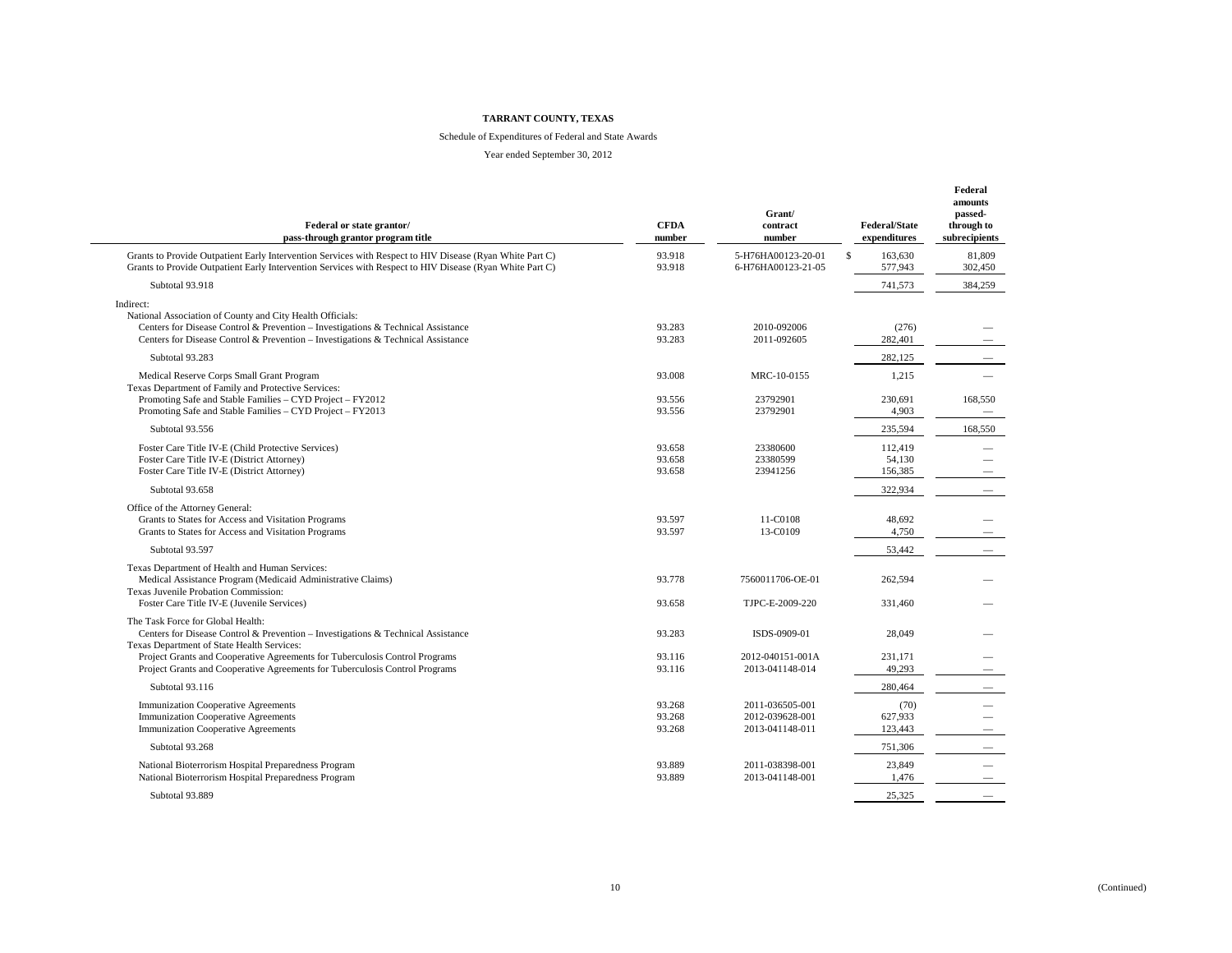#### Schedule of Expenditures of Federal and State Awards

| Federal or state grantor/<br>pass-through grantor program title                  | <b>CFDA</b><br>number | Grant/<br>contract<br>number | <b>Federal/State</b><br>expenditures | Federal<br>amounts<br>passed-<br>through to<br>subrecipients |
|----------------------------------------------------------------------------------|-----------------------|------------------------------|--------------------------------------|--------------------------------------------------------------|
| Public Health Emergency Preparedness                                             | 93.069                | 2011-038668-001              | $\mathbb S$<br>158,222               |                                                              |
| <b>Public Health Emergency Preparedness</b>                                      | 93.069                | 2013-041148-002              | 6,265                                |                                                              |
| Public Health Emergency Preparedness                                             | 93.069                | 2010-035863-001              | (74)                                 |                                                              |
| Public Health Emergency Preparedness                                             | 93.069                | 2011-038709-001              | 910.969                              |                                                              |
| <b>Public Health Emergency Preparedness</b>                                      | 93.069                | 2013-041148-005              | 76,231                               |                                                              |
| Public Health Emergency Preparedness                                             | 93.069                | 2011-038558-001A             | 255,606                              |                                                              |
| Public Health Emergency Preparedness                                             | 93.069                | 2013-041148-003              | 10.728                               |                                                              |
| Public Health Emergency Preparedness                                             | 93.069                | 2012-040265-001A             | 115,622                              |                                                              |
| Subtotal 93.069                                                                  |                       |                              | 1,533,569                            |                                                              |
| Centers for Disease Control & Prevention – Investigations & Technical Assistance | 93.283                | 2011-038116-001              | 51,793                               |                                                              |
| Centers for Disease Control & Prevention - Investigations & Technical Assistance | 93.283                | 2012-041052-001              | 5,639                                |                                                              |
| Subtotal 93.283                                                                  |                       |                              | 57,432                               |                                                              |
|                                                                                  |                       |                              |                                      |                                                              |
| Refugee and Entrant Assistance-state Administered Programs                       | 93.566                | 2011-037261-001              | 2,394                                |                                                              |
| Refugee and Entrant Assistance-state Administered Programs                       | 93.566                | 2012-039783-001A             | 950,729                              |                                                              |
| Refugee and Entrant Assistance-state Administered Programs                       | 93.566                | 2013-041148-013              | 53,239                               |                                                              |
| Subtotal 93.566                                                                  |                       |                              | 1,006,362                            | $\overline{\phantom{m}}$                                     |
| HIV Care Formula Grants (Ryan White Part B)                                      | 93.917                | 2011-037873-001              | 793,218                              | 568,457                                                      |
| HIV Care Formula Grants (Ryan White Part B)                                      | 93.917                | 2012-040773-001A             | 529,950                              | 358,647                                                      |
| HIV Care Formula Grants (Ryan White Part B)                                      | 93.917                | 2013-041148-008              | 94,598                               | 65,487                                                       |
| Subtotal 93.917                                                                  |                       |                              | 1,417,766                            | 992,591                                                      |
| Centers for Disease Control & Prevention – Investigations & Technical Assistance | 93.283                | 2011-038375-001              | 53,424                               |                                                              |
| HIV Prevention Activities-Health Department Based (HIV Prevention)               | 93.940                | 2011-037624-001              | 40,770                               |                                                              |
| HIV Prevention Activities-Health Department Based (HIV Prevention)               | 93.940                | 2012-040430-001              | 782,956                              |                                                              |
| HIV Prevention Activities-Health Department Based (STD/HIV Operations)           | 93.940                | 2011-037544-001A             | 103,662                              |                                                              |
| HIV Prevention Activities-Health Department Based (STD/HIV Operations)           | 93.940                | 2012-040464-001B             | 120,291                              |                                                              |
| HIV Prevention Activities-Health Department Based (STD/HIV Operations)           | 93.940                | 2013-041148-009              | 48,308                               |                                                              |
| Subtotal 93.940                                                                  |                       |                              | 1,095,987                            | $\overline{\phantom{m}}$                                     |
| Preventive Health Services-STD Control Grants (STD/HIV Operations)               | 93.977                | 2011-037544-001A             | (32,690)                             |                                                              |
| Preventive Health Services-STD Control Grants (STD/HIV Operations)               | 93.977                | 2012-040464-001B             | 307,016                              |                                                              |
| Subtotal 93.977                                                                  |                       |                              | 274,326                              |                                                              |
| HIV/AIDS Surveillance                                                            | 93.944                | 2011-037583-001              | 29,041                               | $\overline{\phantom{0}}$                                     |
| HIV/AIDS Surveillance                                                            | 93.944                | 2012-040378-001A             | 76,074                               |                                                              |
| HIV/AIDS Surveillance                                                            | 93.944                | 2013-041148-006              | 9,858                                |                                                              |
| Subtotal 93.944                                                                  |                       |                              | 114,973                              |                                                              |
| Total U.S. Department of Health and Human Services                               |                       |                              | 13,147,939                           | 4,453,559                                                    |
| U.S. Department of Homeland Security/federal Emergency Management Agency:        |                       |                              |                                      |                                                              |
| Direct:<br>Emergency Food and Shelter National Board Program (Phase XXIX)        | 97.024                | <b>XXIX</b>                  | 30,583                               |                                                              |
|                                                                                  |                       |                              |                                      |                                                              |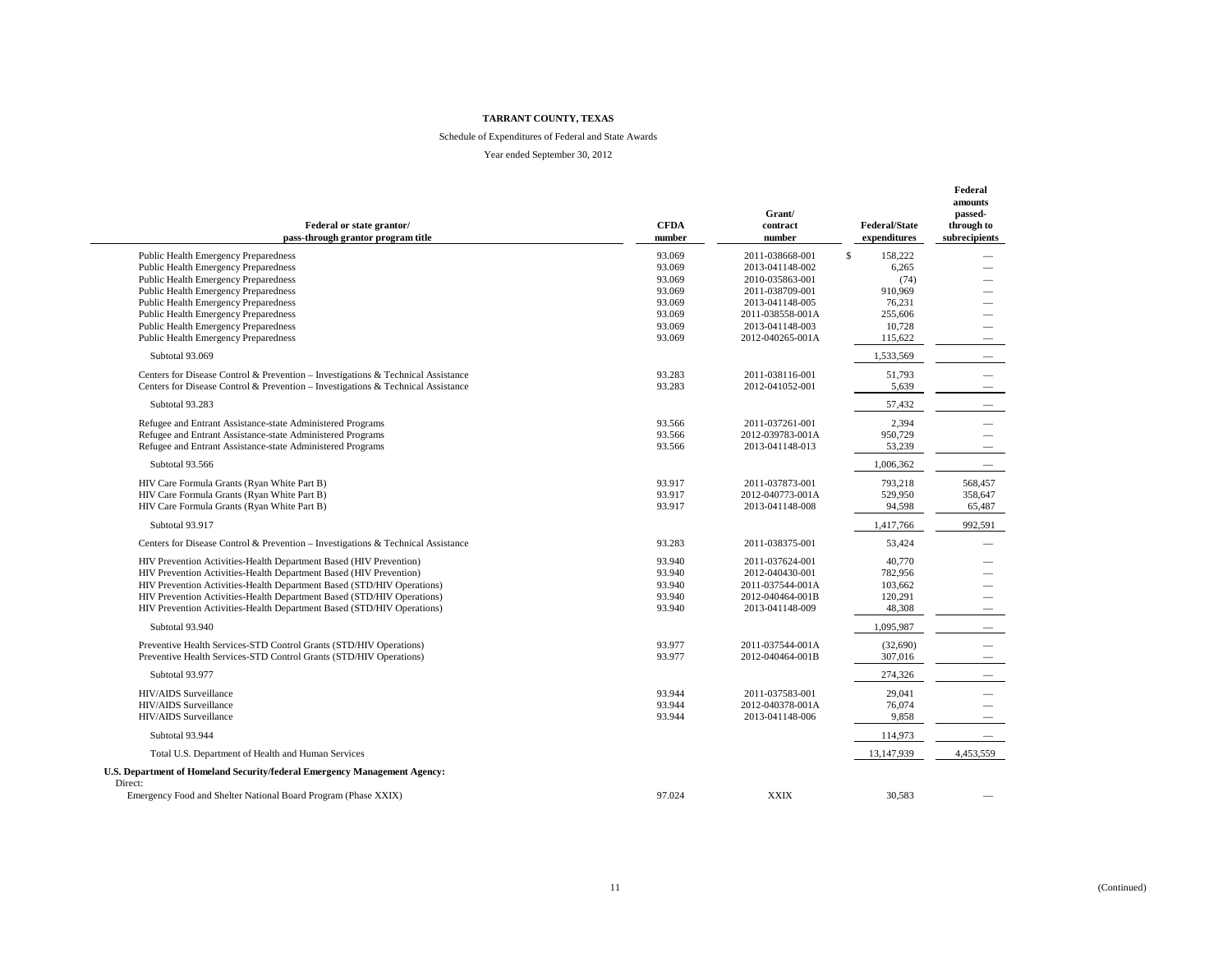#### Schedule of Expenditures of Federal and State Awards

| Federal or state grantor/<br>pass-through grantor program title                | <b>CFDA</b><br>number | Grant/<br>contract<br>number | <b>Federal/State</b><br>expenditures | Federal<br>amounts<br>passed-<br>through to<br>subrecipients |
|--------------------------------------------------------------------------------|-----------------------|------------------------------|--------------------------------------|--------------------------------------------------------------|
| Indirect:                                                                      |                       |                              |                                      |                                                              |
| Texas Department of Public Safety - Division of Emergency Management:          |                       |                              |                                      |                                                              |
| Nonprofit Security Program                                                     | 97.008                | 2007-GE-T7-0024              | $\mathbb S$<br>(46, 108)             | (5,330)                                                      |
| Nonprofit Security Program                                                     | 97.008                | 2008-GE-T8-0034              | 76.252                               |                                                              |
| Nonprofit Security Program                                                     | 97.008                | 2009-SS-T9-0064              | 138,635                              | 5,330                                                        |
| Subtotal 97.008                                                                |                       |                              | 168,779                              |                                                              |
| Citizens-community Resilience Innovation Challenge                             | 97.053                | 2009-SS-T9-0064              | 14.700                               |                                                              |
| State Homeland Security Program -shsp                                          | 97.073                | 2009-SS-T9-0064              | 175,076                              |                                                              |
| Nonprofit Security Program                                                     | 97.008                | 2010-SS-T0-0008              | 546.714                              |                                                              |
| Homeland Security Grant Program                                                | 97.067                | EMW-2011-SS-00019            | 53,430                               |                                                              |
| Pre-disaster Mitigation                                                        | 97.047                | LPDM-FY09-002                | 421,682                              | $\overline{\phantom{0}}$                                     |
| Total U.S. Department of Homeland Security/federal Emergency Management Agency |                       |                              | 1,410,964                            |                                                              |
| <b>Total Federal Financial Assistance</b>                                      |                       |                              | 56,117,417                           | 7,703,593                                                    |
| State Financial Assistance:                                                    |                       |                              |                                      |                                                              |
| <b>Texas Department of State Health Services:</b>                              |                       |                              |                                      |                                                              |
| Direct:                                                                        |                       |                              |                                      |                                                              |
| HIV/State Services                                                             | N/A                   | 2012-039165-001              | 568,198                              | 511,664                                                      |
| <b>HIV/State Services</b>                                                      | N/A                   | 2013-041148-007              | 69.102                               | 67.962                                                       |
| TB/PC-Tuberculosis Control                                                     | N/A                   | 2011-035272-001              | (32)                                 |                                                              |
| TB/PC-Tuberculosis Control                                                     | N/A                   | 2012-039040-001              | 557,987                              |                                                              |
| TB/PC-Tuberculosis Control                                                     | N/A                   | 2013-041148-015              | 57,497                               |                                                              |
| Infectious Disease Control Unit/FLU Lab                                        | N/A                   | 2012-038653-001              | 4.839                                |                                                              |
| <b>Immunization Grants</b>                                                     | N/A                   | 2012-039628-001              | 903,611                              |                                                              |
| Healthy Texas Babies/DFCHS                                                     | N/A                   | 2012-040627-001              | 119,301                              |                                                              |
| Preventive Health and Health Services Block Grant                              | N/A                   | 2012-039509-001              | 286,770                              |                                                              |
| Preventive Health and Health Services Block Grant                              | N/A                   | 2013-041148-004              | 29.573                               |                                                              |
| State-based Comprehensive Breast and Cervical Cancer Early Detection Program   | N/A                   | 2010-035494-001              | 82.248                               |                                                              |
| State-based Comprehensive Breast and Cervical Cancer Early Detection Program   | N/A                   | 2011-038375-001              | 1,366                                |                                                              |
| Milk & Dairy/FFS                                                               | N/A                   | 2009-028490-001              | 165,603                              |                                                              |
| Influenza Incidence Surveillance Project                                       | N/A                   | 2012-040184-001              | 1,406                                | $\overline{\phantom{0}}$                                     |
| <b>Total Texas Department of State Health Services</b>                         |                       |                              | 2,847,469                            | 579,626                                                      |
| <b>Texas Criminal Justice Division:</b>                                        |                       |                              |                                      |                                                              |
| Edward Byrne Memorial Justice Assistance Grant (Family Drug Court-JAG)         | N/A                   | DC-12-A10-19697-05           | 45,973                               | 31,625                                                       |
| Edward Byrne Memorial Justice Assistance Grant (Family Drug Court-JAG)         | N/A                   | DC-13-A10-19697-06           | 855                                  |                                                              |
| Edward Byrne Memorial Justice Assistance Grant (Family Drug Court-JAG)         | N/A                   | DC-13-A10-22852-04           | 16,064                               |                                                              |
| Life Skills Training                                                           | N/A                   | SF-13-J20-25540-01           | 6.533                                |                                                              |
| Direct Court Program                                                           | N/A                   | DC-12-A10-16036-11           | 375.722                              |                                                              |
| Direct Court Program                                                           | N/A                   | SF-13-A10-16036-12           | 30.990                               |                                                              |
| Mental Health Diversion Court Program                                          | N/A                   | SF-12-A10-18289-06           | 106.106                              |                                                              |
| Mental Health Diversion Court Program                                          | N/A                   | SF-13-A10-18289-07           | 6,216                                | $\overline{\phantom{0}}$                                     |
| Felony Alcohol Intervention Program                                            | N/A                   | SF-12-A10-20458-03           | 111,549                              | $\overline{\phantom{0}}$                                     |
| <b>Total Texas Criminal Justice Division</b>                                   |                       |                              | 700,008                              | 31.625                                                       |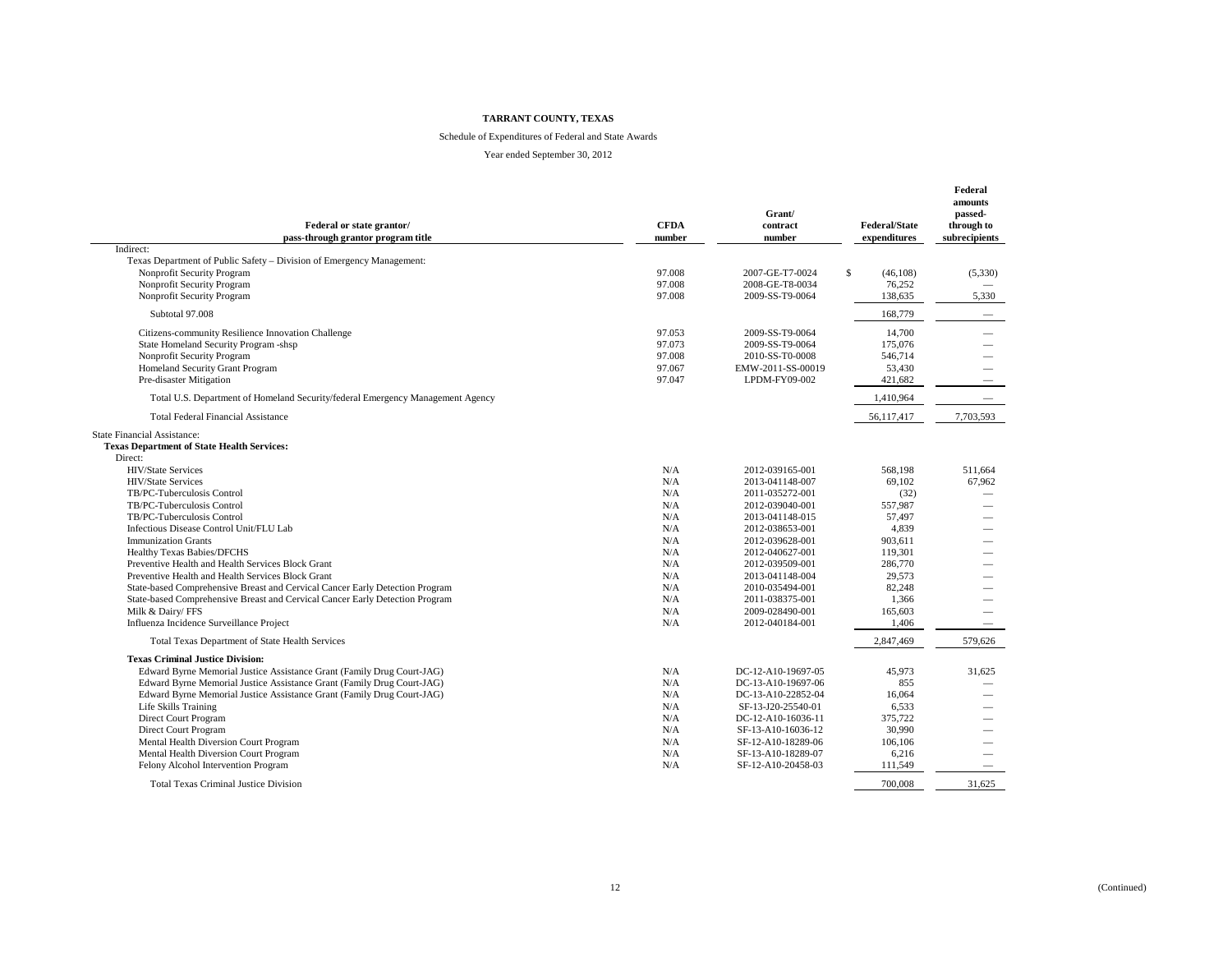#### Schedule of Expenditures of Federal and State Awards

| Federal or state grantor/<br>pass-through grantor program title                                                                                                                                   | <b>CFDA</b><br>number | Grant/<br>contract<br>number                       | <b>Federal/State</b><br>expenditures | Federal<br>amounts<br>passed-<br>through to<br>subrecipients |
|---------------------------------------------------------------------------------------------------------------------------------------------------------------------------------------------------|-----------------------|----------------------------------------------------|--------------------------------------|--------------------------------------------------------------|
| <b>Texas Department of Motor Vehicles/Auto Burglary and Theft Prevention Authority:</b><br>Tarrant Regional Auto Crimes Task Force                                                                | N/A                   | SA-T01-10065-11<br>\$                              | 1,988                                |                                                              |
| <b>Tarrant Regional Auto Crimes Task Force</b><br><b>Tarrant Regional Auto Crimes Task Force</b>                                                                                                  | N/A<br>N/A            | SA-T01-10065-12<br>SA-T01-10065-13                 | 1,098,512<br>63,458                  |                                                              |
| Total Department of Motor Vehicles/auto Burglary and Theft Prevention Authority                                                                                                                   |                       |                                                    | 1,163,958                            |                                                              |
| <b>Texas Department of Transportation:</b><br>Highway Planning & Construction - Courtesy Patrol Program<br>Highway Planning & Construction - Courtesy Patrol Program                              | N/A<br>N/A            | 02-1XXF5001<br>02-2XXF5002                         | (4)<br>276,350                       |                                                              |
| <b>Total Department of Transportation</b>                                                                                                                                                         |                       |                                                    | 276,346                              |                                                              |
| <b>Texas Commission on Environmental Quality:</b><br>Indirect:<br>North Central Texas Council of Governments:                                                                                     |                       |                                                    |                                      |                                                              |
| Aircheck Texas Repair and Replacement Program<br><b>Local Initiatives Projects</b>                                                                                                                | N/A<br>N/A            | 582-9-90416-18<br>582-8-89958                      | 890,224<br>424,119                   | 890,224<br>$\hspace{0.1mm}-\hspace{0.1mm}$                   |
| Total Texas Commission on Environmental Quality                                                                                                                                                   |                       |                                                    | 1,314,343                            | 890,224                                                      |
| <b>Texas Health and Human Services Commission:</b><br>Texas Nurse-Family Partnership<br>Texas Nurse-Family Partnership                                                                            | N/A<br>N/A            | HHSC-529-08-0110-00007D<br>HHSC-529-08-0110-00007E | 751,439<br>60,796                    |                                                              |
| Total Texas Health and Human Services Commission                                                                                                                                                  |                       |                                                    | 812,235                              |                                                              |
| Office of the Attorney General:<br><b>Bilingual Victims Assistance Coordinator</b><br><b>Bilingual Victims Assistance Coordinator</b><br>V.I.N.E.-Victim Identification and Notification Everyday | N/A<br>N/A<br>N/A     | 1227040<br>1333244<br>1225192-FY2012               | 39,037<br>4.954<br>83,130            |                                                              |
| Total Office of the Attorney General                                                                                                                                                              |                       |                                                    | 127,121                              |                                                              |
| <b>Texas Task Force on Indigent Defense:</b><br>Indigent Defense Formula Grant<br>Indigent Defense Formula Grant                                                                                  | N/A<br>N/A            | 212-11-220<br>212-12-220                           | 163.763<br>1,221,070                 |                                                              |
| Total Texas Task Force on Indigent Defense                                                                                                                                                        |                       |                                                    | 1,384,833                            |                                                              |
| <b>Texas Veterans Commission Fund:</b><br><b>Tarrant County Veterans Court</b>                                                                                                                    | N/A                   | FVA-11-0021                                        | 20,411                               |                                                              |
| <b>Total Texas Veterans Commission Fund</b>                                                                                                                                                       |                       |                                                    | 20,411                               |                                                              |
| <b>Texas Department of Family and Protective Services:</b><br>Promoting Safe and Stable Families - CYD Project - FY2012<br>Promoting Safe and Stable Families – CYD Project – FY2013              | N/A<br>N/A            | 23792901<br>23792901                               | 76,897<br>1,634                      | 56,183<br>$\overline{\phantom{0}}$                           |
| Total Texas Department of Family and Protective Services                                                                                                                                          |                       |                                                    | 78,531                               | 56,183                                                       |
| <b>Total State Financial Assistance</b>                                                                                                                                                           |                       |                                                    | 8,725,255                            | 1,557,658                                                    |
| Total Federal and State Financial Assistance                                                                                                                                                      |                       |                                                    | 64,842,672                           | 9,261,251                                                    |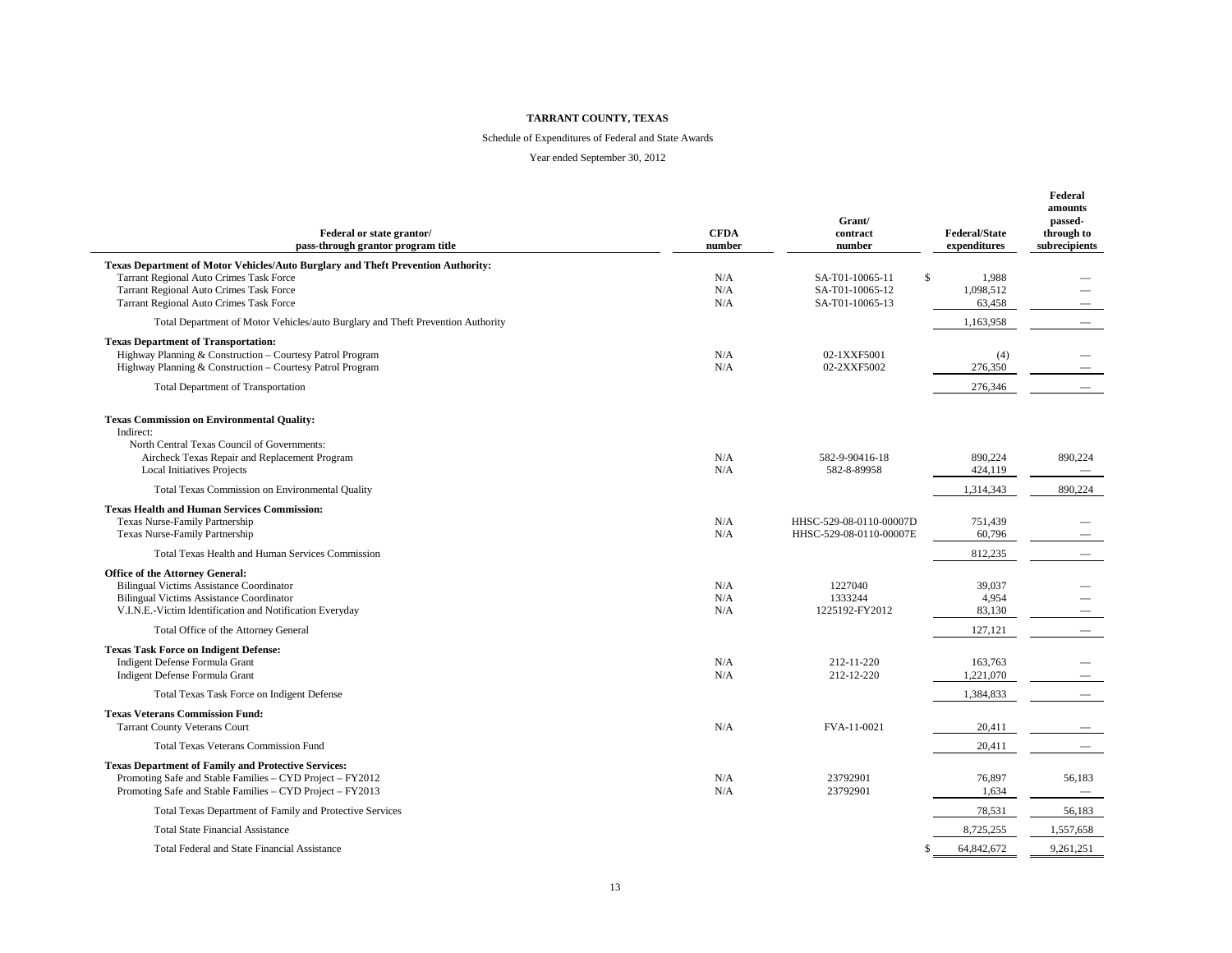#### Notes to Schedule of Expenditures of Federal and State Awards

Year ended September 30, 2012

#### **(1) Summary of Significant Accounting Policies**

The schedule of expenditures of federal and state awards was prepared on the modified accrual basis of accounting. Amounts reported as expenditures in the accompanying schedule of expenditures of federal and state awards may not agree with the amounts reported in the related federal and state financial reports filed with the grantor agencies because of accruals, which would be included in the next report filed with the agency.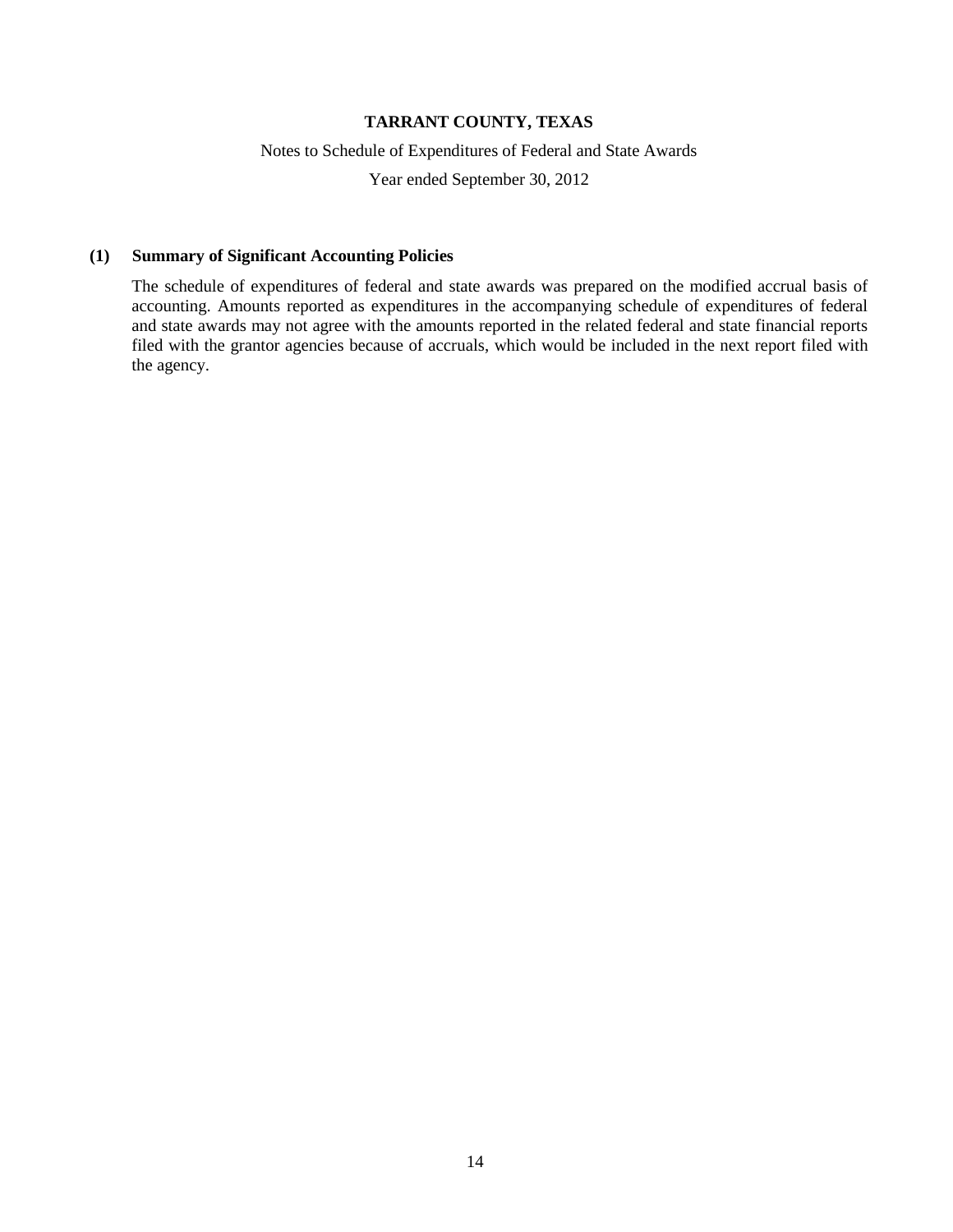# Schedule of Findings and Questioned Costs

September 30, 2012

#### **Section I – Summary of Auditors' Reports**

#### *Financial Statements*

#### **Section I – Summary of Auditors' Reports**

#### *Financial Statements*

Type of auditors' report issued: Unqualified

Internal control over financial reporting:

| • Material weakness(es) identified?                                                               |      | $V$ es $X$  | no            |
|---------------------------------------------------------------------------------------------------|------|-------------|---------------|
| • Significant deficiency (ies) identified that are<br>not considered to be material weakness(es)? |      | yes $X_{-}$ | none reported |
| Noncompliance material to the financial<br>statements noted?                                      | ves. | $\Lambda$   | no            |

#### *Federal and State Awards*

Internal control over major programs:

- Material weakness(es) identified?  $X$  yes no
- Significant deficiency(ies) identified that are not considered to be material weaknesses?  $\frac{X}{X}$  yes  $\frac{X}{X}$  none reported
- Type of auditors' report issued on compliance
- Any audit findings disclosed that are required to be reported in accordance with section 510(a) of OMB Circular A-133 and UGMS?  $\frac{X}{Y}$  yes  $\frac{X}{Y}$  yes no

for major programs Qualified, Housing Choice Voucher, Section 8 unqualified, all other major programs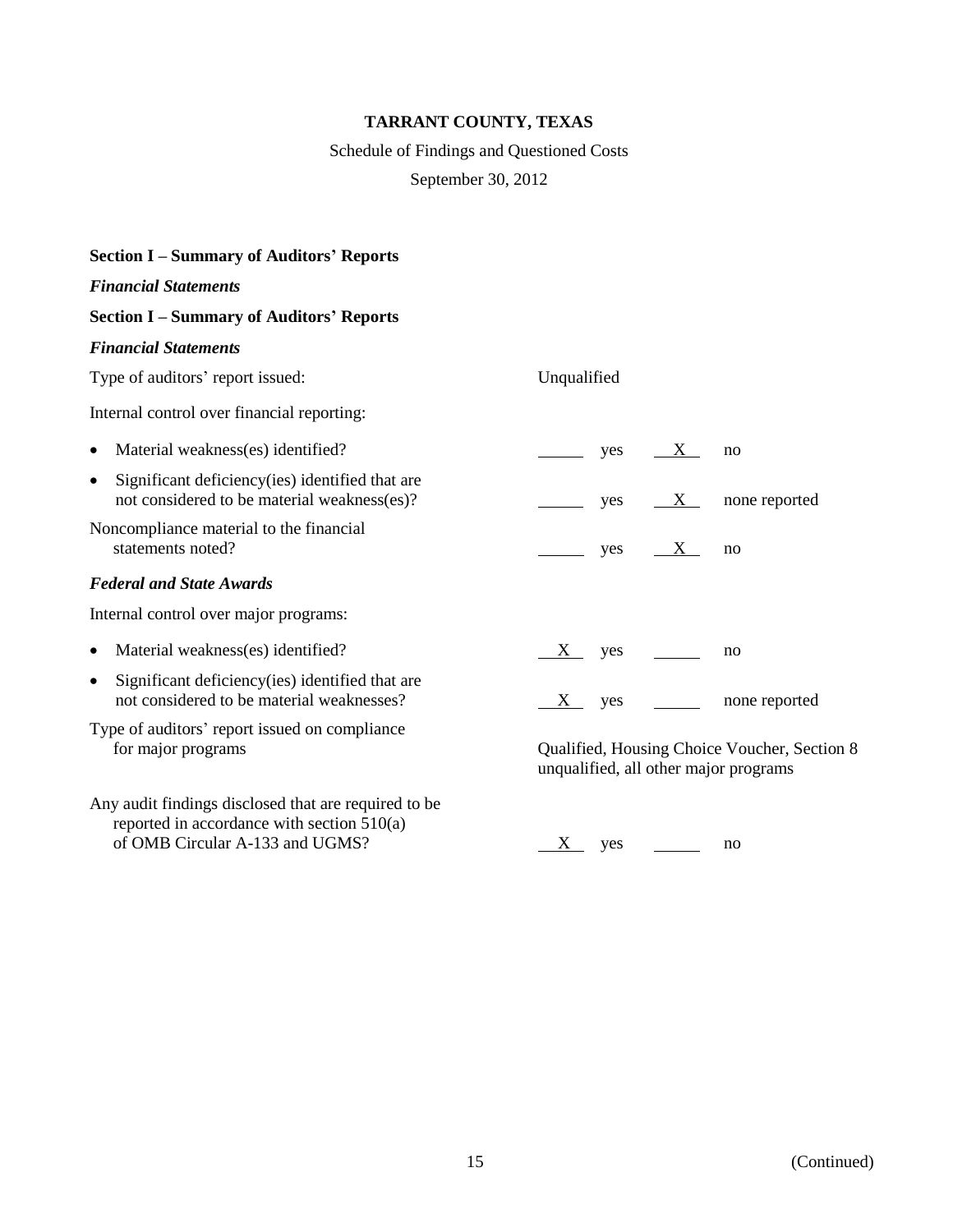Schedule of Findings and Questioned Costs

September 30, 2012

| CFDA number(s)          | Name of federal program or cluster                                                                               |
|-------------------------|------------------------------------------------------------------------------------------------------------------|
| 14.253/14.218<br>81.128 | ARRA – Community Development Black Grant/Entitlement Grants<br>ARRA – Energy Efficiency Conservation Block Grant |
| 16.804/16.738<br>14.871 | ARRA – Edward Byrne Memorial Justice Assistance Grant                                                            |
| 14.235                  | Section 8 Housing Choice Vouchers<br><b>Supportive Housing Program</b>                                           |
| 93.914                  | HIV Emergency Relief Projects Grant                                                                              |

# **Name of state program or cluster**

Preventive Health and Health Services Block Grant Local Initiative Projects Indigent Defense Formula Grant Aircheck Texas Repair and Replacement Program Tarrant Regional Auto Crimes Task Force HIV/State Services

| Dollar threshold used to distinguish between |                                                     |    |
|----------------------------------------------|-----------------------------------------------------|----|
| type A and type B programs:                  | Federal \$1,683,523<br>300,000<br>State             |    |
| Auditee qualified as low-risk auditee?       | $\text{ (Federal)} \quad \text{yes} \quad \text{X}$ | no |
|                                              | $(State)$ yes $X$                                   | no |

# **Section II – Financial Statement Findings**

None noted.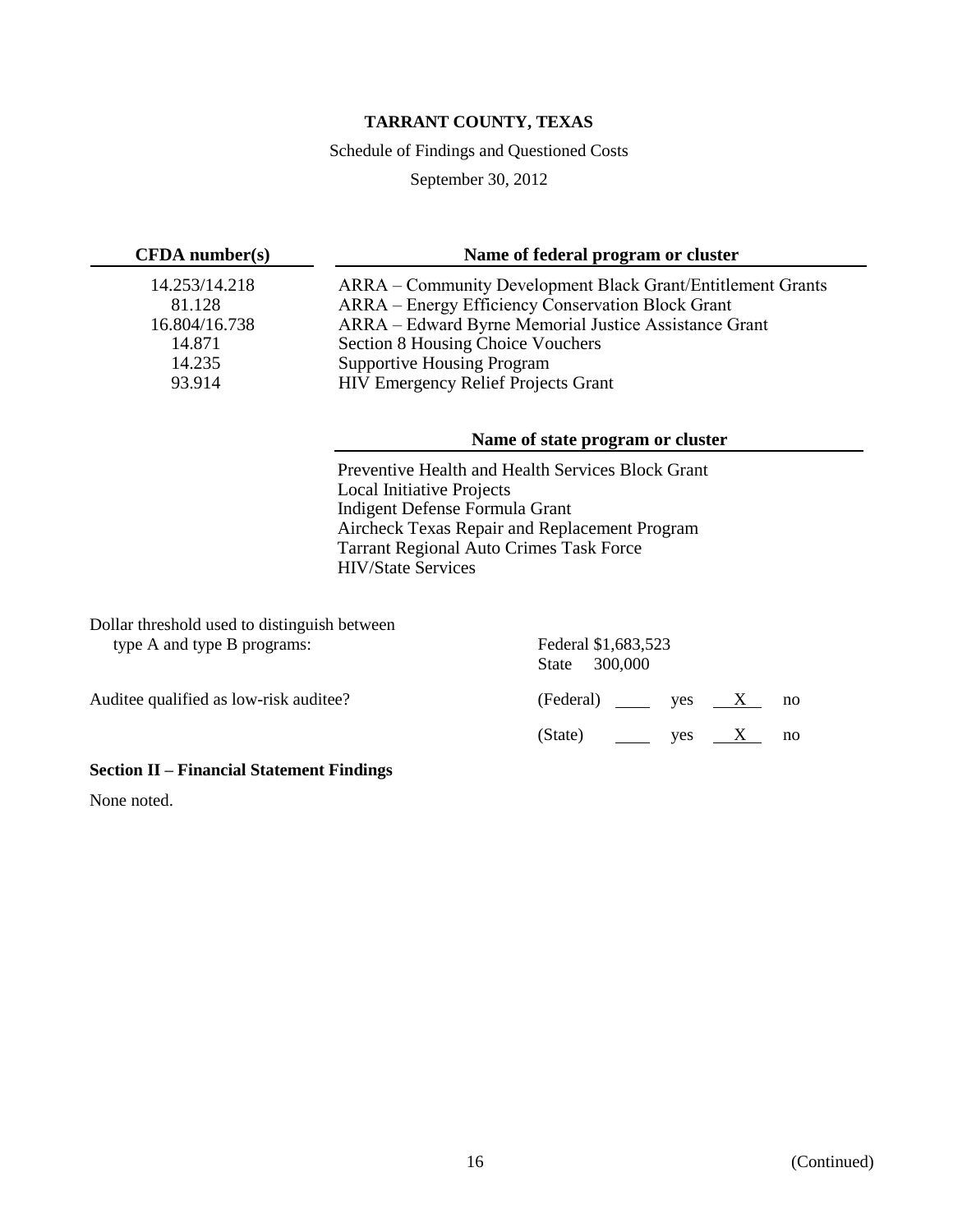Schedule of Findings and Questioned Costs

September 30, 2012

# **Section III – Federal and State Awards Findings and Questioned Costs**

**Program Name:** Housing Choice Voucher – Section 8 Program

**Award Number and Expenditures:** 14.871; \$20,281,763

*Federal Award Number(s)*

TX21V431000082, TX431AFHV03, TX431DH0001, TX431FU1001

**Finding 2012-01:** Special Test – Utility Allowance Schedules

#### *Criteria or Specific Requirement*

Public Housing Agencies (PHAs) must maintain a utility allowance schedule for all tenant-paid utilities (except telephone), for costs of tenant-supplied refrigerators and ranges, and for other tenant-paid housing services. (24 CFR Section 982.517(a)).

A PHA must review its schedule of utility allowances each year, and must revise its allowance for a utility category if there has been a change of 10% or more in the utility rate since the last time the utility allowance schedule was revised. The PHA must maintain information supporting its annual review of utility allowances and any revisions made in its utility allowance schedule.

# *Condition*

A review of Tarrant County's utility rate schedule was not performed within 12 months of the most recent review. The most recent review was performed during May 2011.

#### *Questioned Costs*

None

# *Possible Asserted Cause and Effect*

Management has chosen to outsource, to a third party, the annual review of utility rate schedule and accompanying data. The external third party performs the analysis at the request of management and issues a report indicating whether a change in the utility allowance schedule is necessary. A review of the 2010 and 2011 utility rates was performed by the external party and a report issued during May 2011.

During January 2012, the third party provided management with a copy of the previously issued report and the accompanying utility rate data utilized during that review. Management mistakenly considered the second submission of the May 2011 report to be a new report comparing 2011 and 2012 utility rates. Thus, a review comparing the 2011 and 2012 utility rates was not requested by management nor performed by the third party.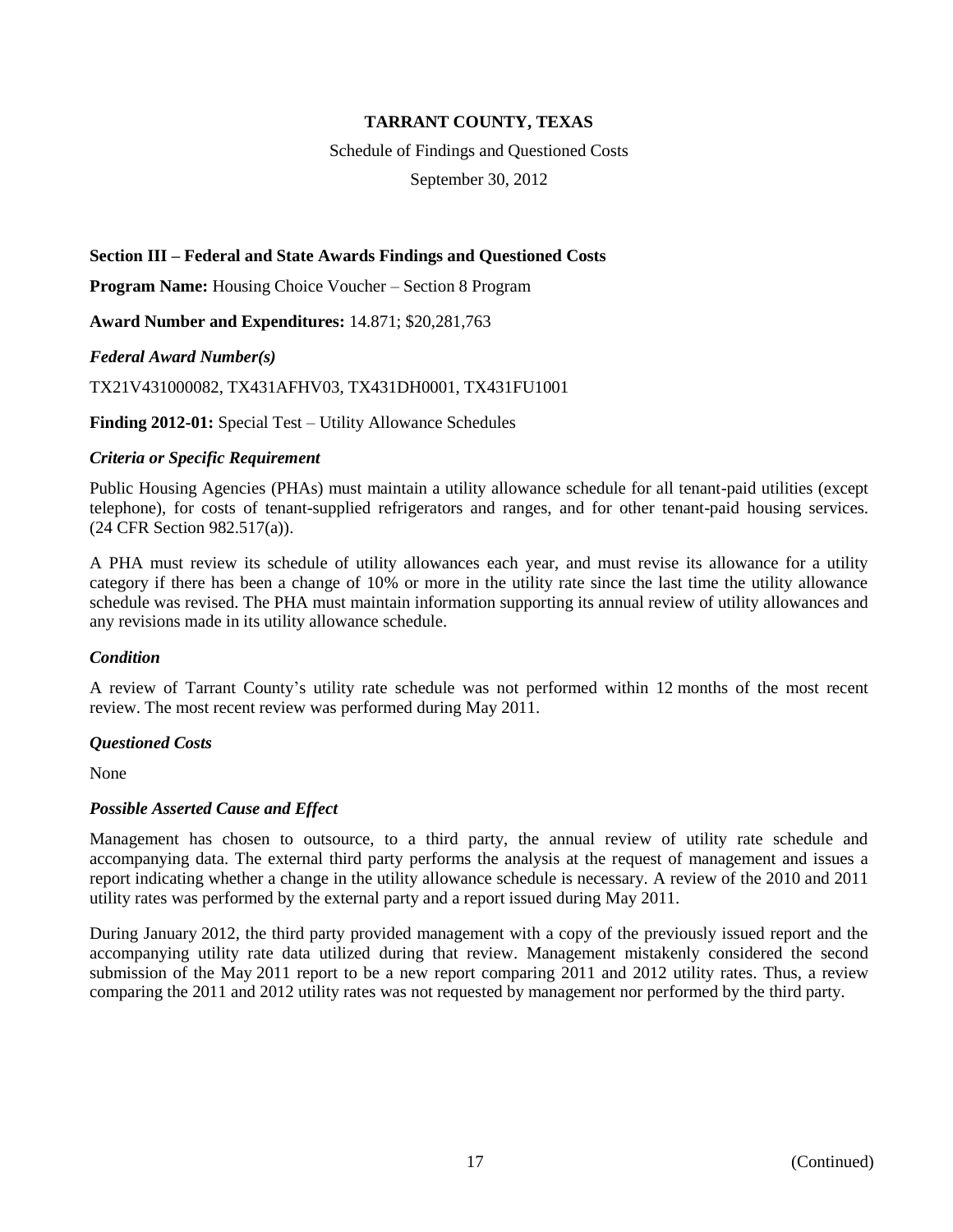Schedule of Findings and Questioned Costs

September 30, 2012

#### *Recommendation*

We recommend that management strengthen its current processes and controls to ensure that a review of the utility rates is performed at least once every 12 months and the accompanying information supporting the review is adequately maintained. Further, we recommend that the review occur just prior to the beginning of each fiscal year to ensure that the appropriate utility rates are utilized for the entire fiscal year.

#### *View of the Responsible Officials*

Tarrant County will have all reviews conducted between July and September each year for the fiscal year beginning on October 1st. This should eliminate any confusion about a review being prepared for each year.

Contact: Wayne Pollard, Jr., Director of Housing, 817-531-7654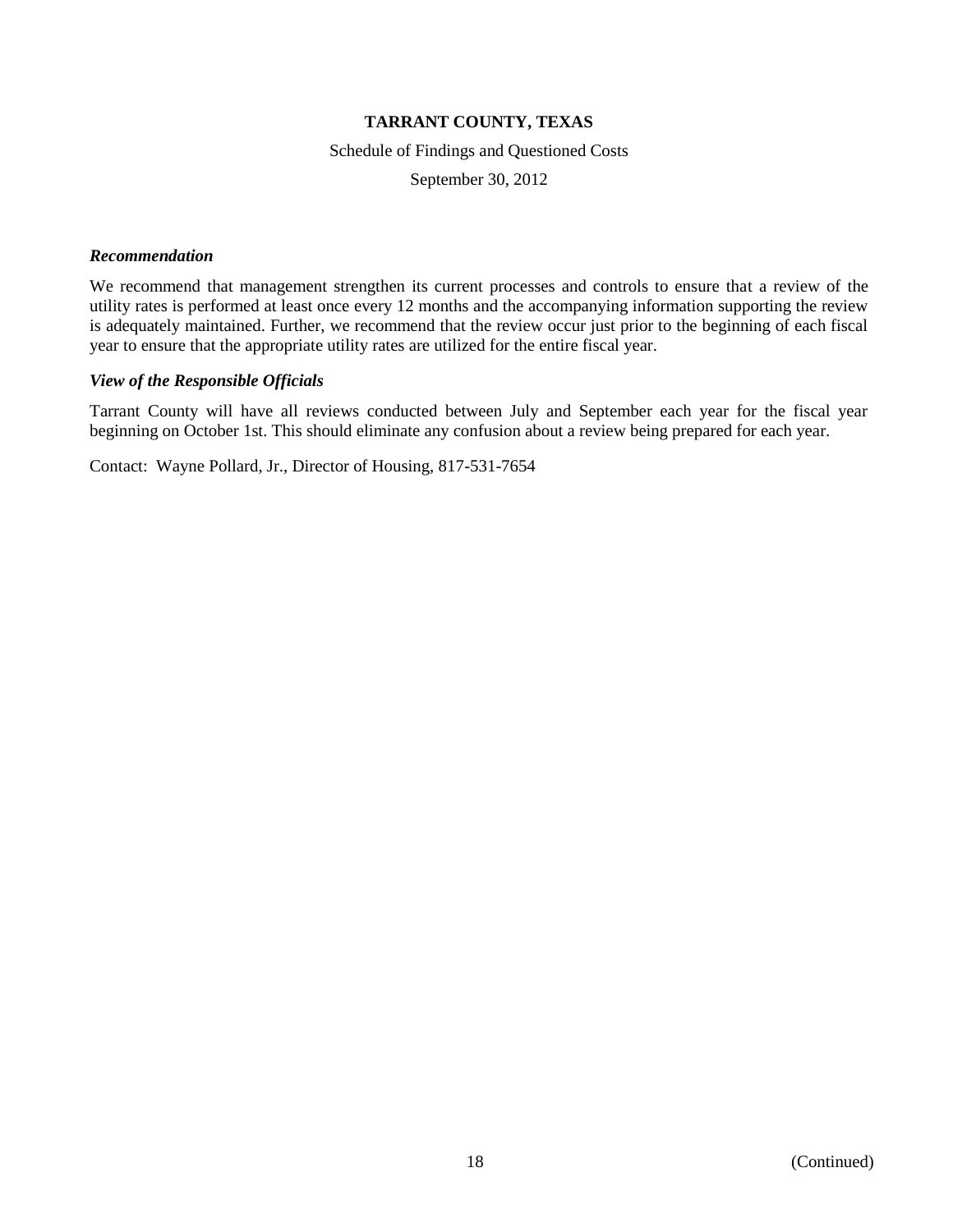Schedule of Findings and Questioned Costs

September 30, 2012

**Program Name:** Housing Choice Voucher – Section 8 Program

**Award Number and Expenditures:** 14.871; \$20,281,763

*Federal Award Number*

TX21V431000082, TX431DH0001

**Finding 2012-02:** Allowable Costs

#### *Criteria or Specific Requirement*

Per OMB Circular A-87, Attachment A, Paragraph E, typical direct costs chargeable to federal awards include compensation of employees for the time devoted and identified specifically to the performance of those awards.

#### *Condition*

During the current year, an employee who previously worked solely on this major program transferred to a position within the County that was not funded by this major program. At the time of the transfer, the employee's salary and related benefits should no longer have been charged to this major program. However, the employee's salary and related benefits continued to be charged to the grant although the employee was no longer working on grant-related activities. This continued for the last three months of the current fiscal year.

# *Questioned Costs*

\$13,579

| S | 1.549<br>$7/7 - 9/30$ (6 pay cycles) |
|---|--------------------------------------|
| S | 9,294<br>4,285                       |
|   | 13,579                               |
|   |                                      |

# *Possible Asserted Cause and Effect*

Management failed to design and implement adequate controls to ensure that once the employee transferred to a position that was no longer grant funded, the employee's salary and related benefits were the employee's no longer charged to the program.

#### *Recommendation*

We recommend that management strengthen its processes and controls to help to ensure the payroll costs charged to the grant relate to direct costs for the time of only employees devoted and identified specifically to the performance of those awards.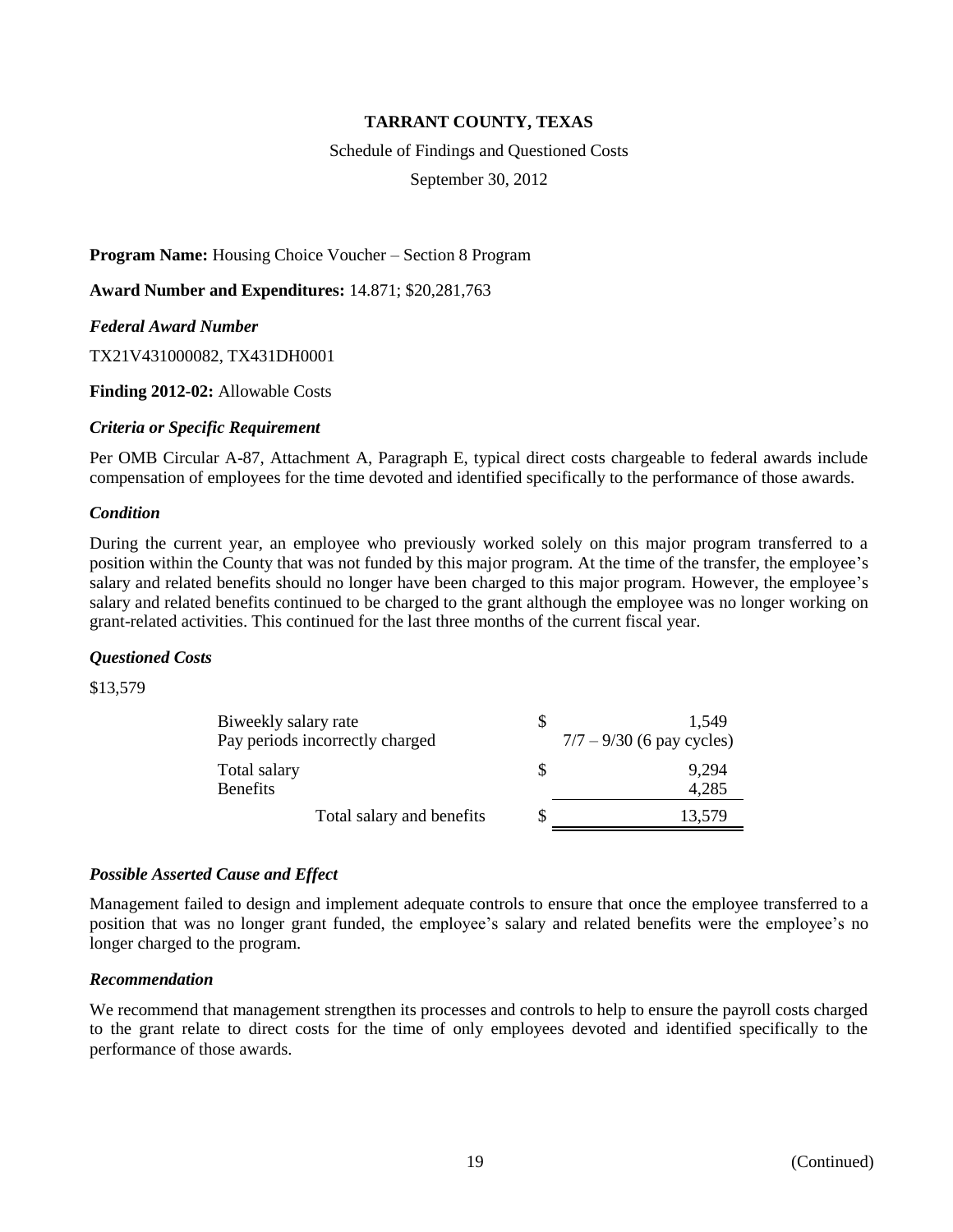#### Schedule of Findings and Questioned Costs

September 30, 2012

#### *View of the Responsible Officials*

Tarrant County discovered the error related to this finding during a routine analysis that occurs when a grant ends and made the correcting entry noted in the questioned costs.

In the normal course of employee transfers, the salary is charged to the new fund or grant on the transfer date. However, this was not a normal transfer. This particular issue was complicated because the employee turned in a resignation letter and did not inform the department that they were transferring, just that they were quitting. Therefore, Human Resources received termination paperwork on this employee. When an employee terminates, the normal process is to move that employee into a default position and to code a special info-type 27 to the fund, grant, and cost center where the employee terminated from. This allows the final check and benefit payoff to be coded correctly, while allowing the department to fill the vacated position. Normally, the only staff with coding on info-type 27 are either retired or withdrawn from County employment. When this employee was rehired, the fact that they had an info-type 27 override was overlooked.

The County has taken steps to retrain the Human Resource and Payroll staff involved. Additional procedures have been implemented as well. A query has been created to search for info-type 27 and employment status of "active". Additionally, Auditor's Office staff will remind to Department Grant Managers to review the Position Control Report periodically for errors.

Contact: Suzanne McKenzie, Grant and Financial Reporting Manager, 817-884-1014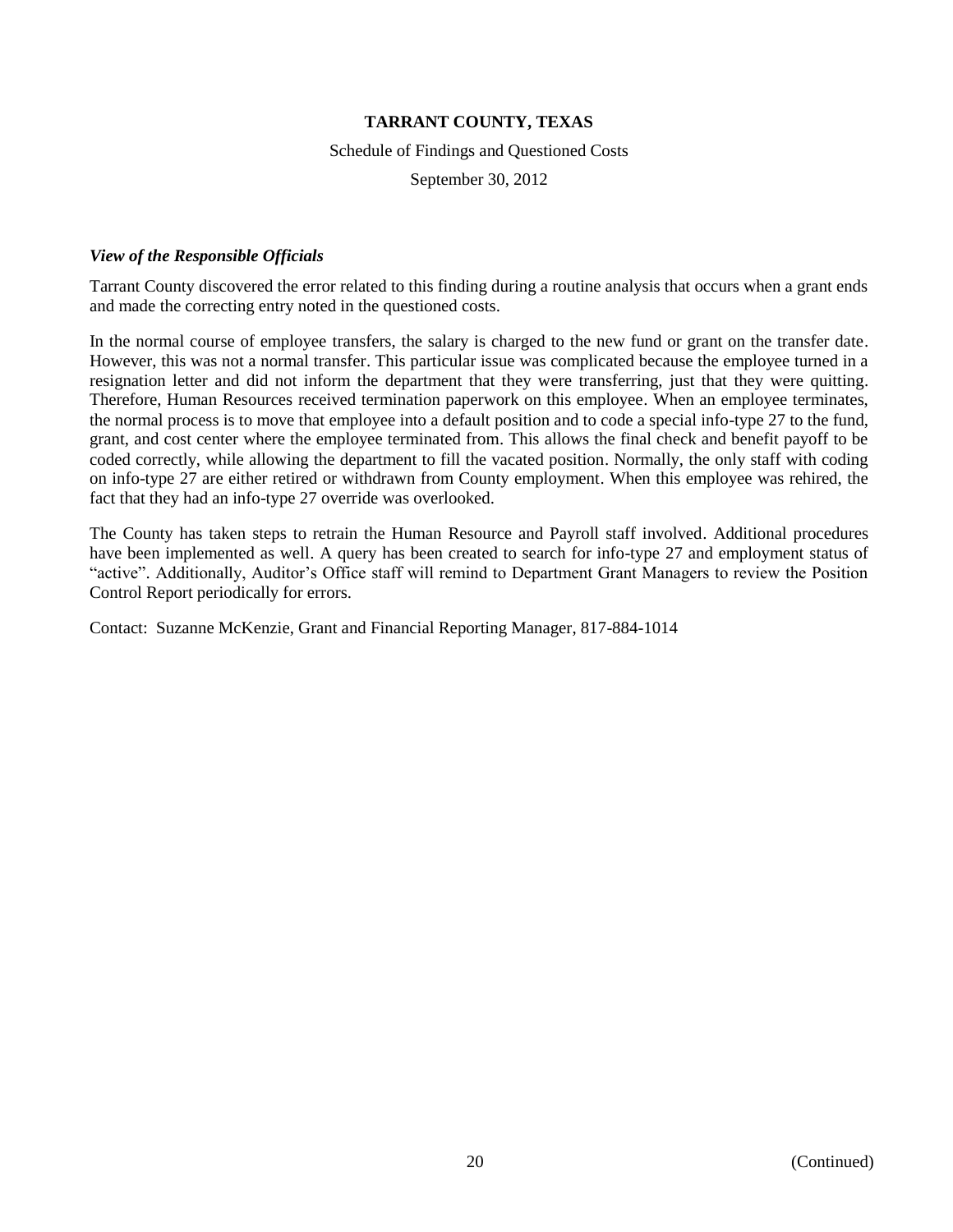Schedule of Findings and Questioned Costs

September 30, 2012

# **Program Name:** Edward Byrne Memorial Justice Assistance Grant Program Cluster

**Award Number(s) and Expenditures:** 16.738; 16.804; \$490,279

#### *Federal Award Number(s):*

2009-SB-B9-1479, DJ-10-A10-22852-03, DJ-10-A10-24021-02, DJ-10-A10-20458-04, 2009-DJ-BX-1379, 2010-DJ-BX-0164

**Finding 2012-03:** Activities Allowed/Allowable Costs – Semiannual Certifications of Work

#### *Criteria or Specific Requirement*

Per OMB Circular A-87, Attachment B, Section 8(h)(3) where employees are expected to work solely on a single federal award or cost objective, charges for their salaries and wages will be supported by periodic certifications that the employees worked solely on that program for the period covered by the certification. These certifications will be prepared at least semiannually and will be signed by the employee or supervisory official having firsthand knowledge of the work performed by the employee.

#### *Condition*

We note that one employee signed a Grant Personnel Activity Report, which detailed the time worked and the relevant activities. However, the column for Grant # was not populated on the Grant Personnel Activity Report. The certification was therefore incomplete as there was no support that the time represented should have been allocated to the federal program. Although, the Grant Personnel Activity Report included a location for the supervisor to sign the report, the report was not signed by the supervisor.

The employee was employed by the County for approximately nine months of the fiscal year. The employee charged 100% of her salary and related benefits to this program during that time.

# *Questioned Costs*

\$36,821 (Total related salary and benefits for 9 months)

# *Possible Asserted Cause and Effect*

Management failed to design and implement an adequate control environment to ensure that all employees who work solely on a single federal award or cost objective complete periodic certifications and those certifications are reviewed by a supervisory official having firsthand knowledge of the work performed by the employee. This deficiency increases the risk of noncompliance and potential questioned costs.

#### *Recommendation*

We recommend management design and implement adequate controls to ensure that all employees who work solely on a single federal award or cost objective complete certifications at least semiannually and those certifications are reviewed by a supervisory official with firsthand knowledge of the work performed by the employee.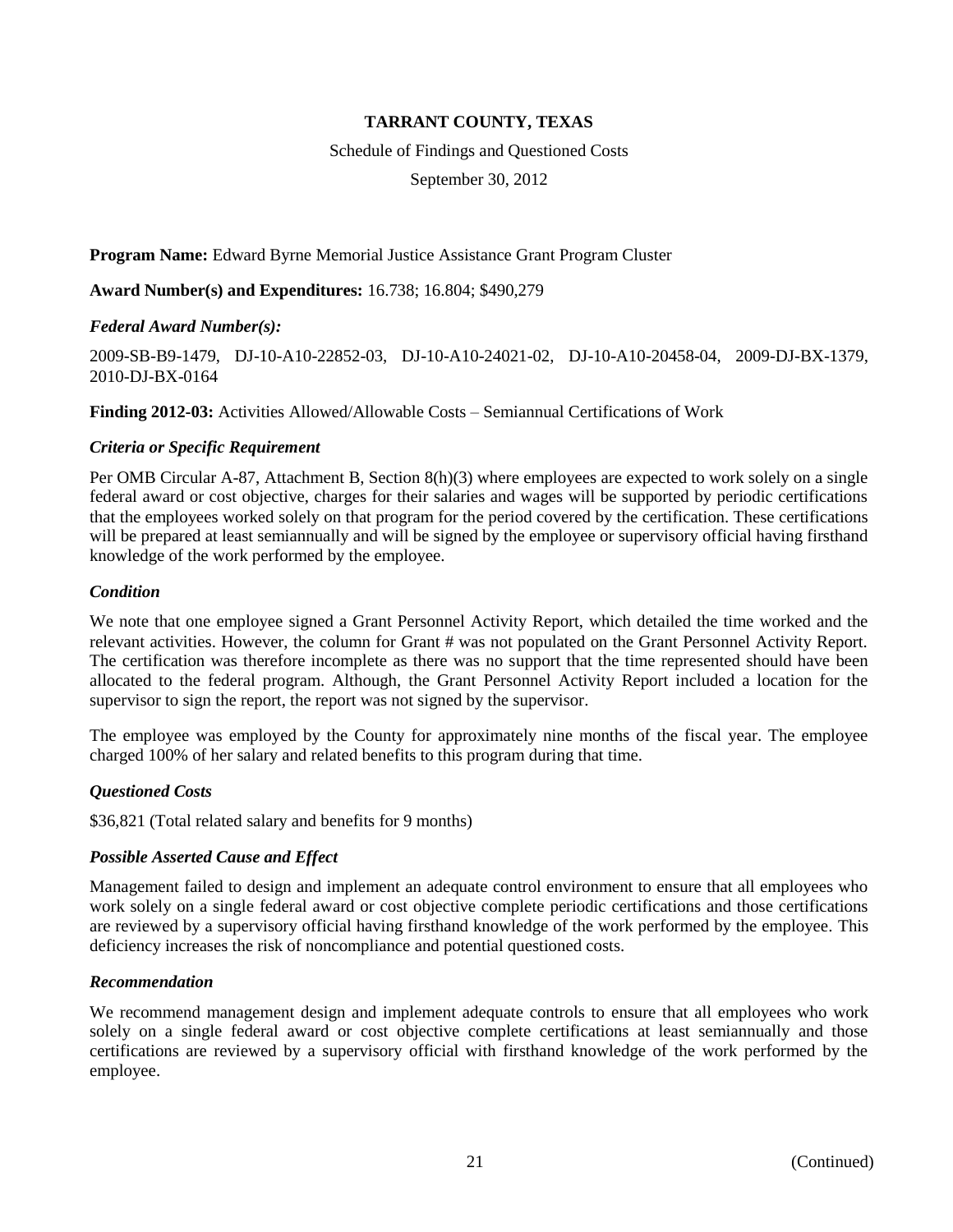Schedule of Findings and Questioned Costs

September 30, 2012

#### *View of the Responsible Officials*

Controls are in place for all grant employees working solely on a single Federal award or cost objective to complete certifications at least semi-annually. The certifications are signed by the employee or the supervisory official having first-hand knowledge of the work performed by the employee, as required in OMB Circular A-87, Attachment B, Section 8(h)(3).

All grant program supervisors have been reminded that the grant program must be identified on the Activity Report.

Contact: Patti Shosid, Grant Manager, 817-884-1009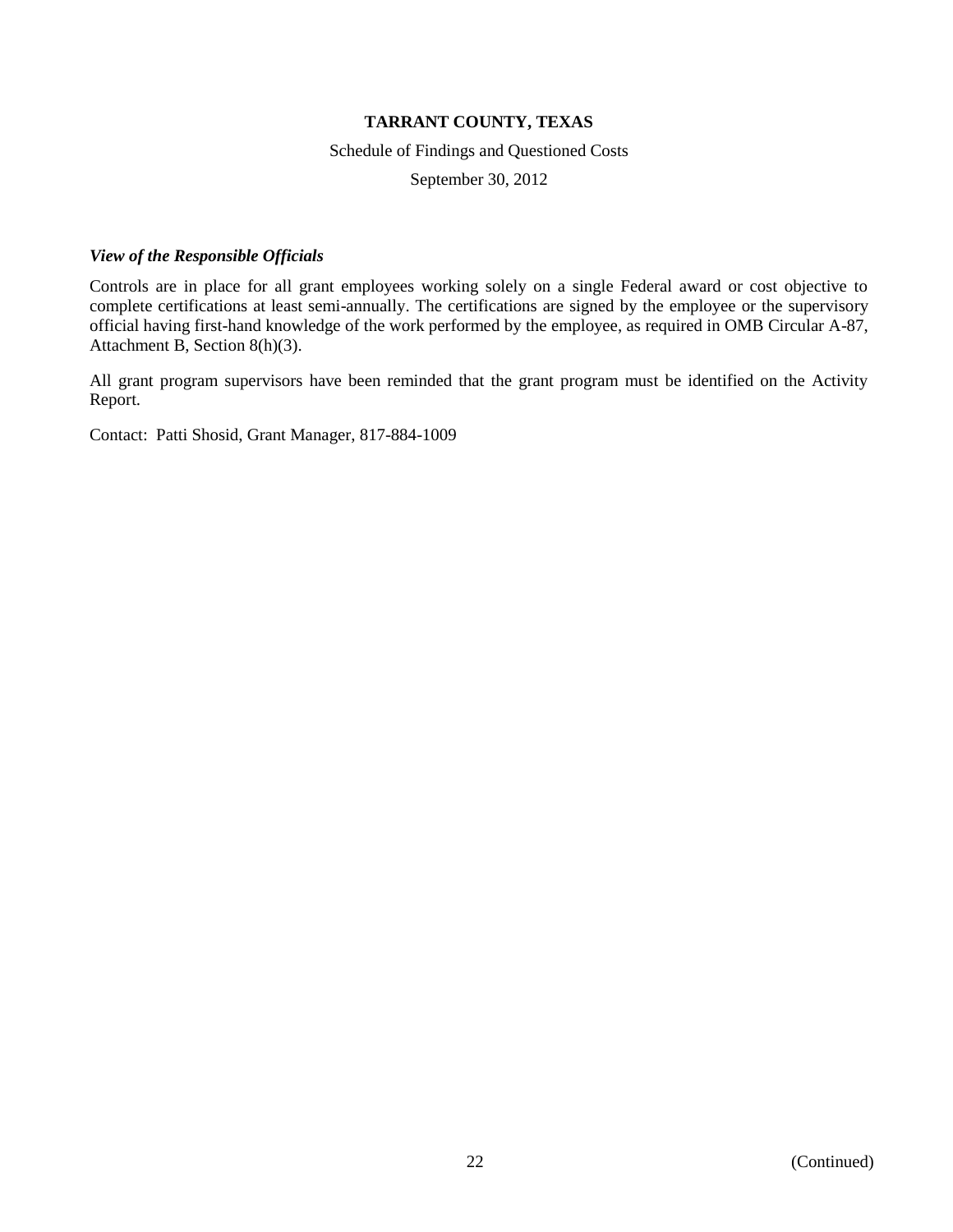Schedule of Findings and Questioned Costs

September 30, 2012

**Program Name(s):** Energy Efficiency and Conservation Block Grant Program (EECBG), Community Development Block Grant (CDBG)

| <b>Award Number and Expenditures:</b> | 81.128;         | \$750,920   | (EECBG) |
|---------------------------------------|-----------------|-------------|---------|
|                                       | 14.253 / 14.218 | \$3,624,509 | (CDBG)  |

*Federal Award Number(s):*

*EECBG*

EE0000908

*CDBG*

B08-UC-48-0001, B09-UC-48-0001, B10-UC-48-0001, B11-UC-48-0001, B12-UC-48-0001, B09-UY-48-0001

**Finding 2012-04:** Davis-Bacon Act

# *Criteria or Specific Requirement*

In accordance with 29 CFR  $5.5(a)(3)(ii)$ , the contractor shall submit weekly for each week in which any contract work is performed a copy of all payrolls. The payrolls submitted shall set out accurately and completely all of the information required to be maintained under 29 CFR  $5.5(a)(3)(i)$ . The required weekly payroll information may be submitted in any form desired.

# *Condition*

# *EECBG*

We noted that certified payroll reports were not received on a weekly basis for six out of ten certified payroll reports selected for test work.

# *CDBG*

We noted that certified payroll reports were not received on a weekly basis for twenty-four out of forty certified payroll reports selected for test work.

#### *Questioned Costs*

None

# *Possible Asserted Cause and Effect*

Management failed to design and implement adequate controls to ensure that contractor submitted the certified payrolls weekly for any week in which contract work was performed. Rather, management designed a process to ensure the weekly payrolls were submitted at the end of the project and prior to payment.

#### *Recommendation*

We recommend that management design and implement adequate controls to ensure that the weekly certified payrolls are received weekly for any contracts in which contract work was performed.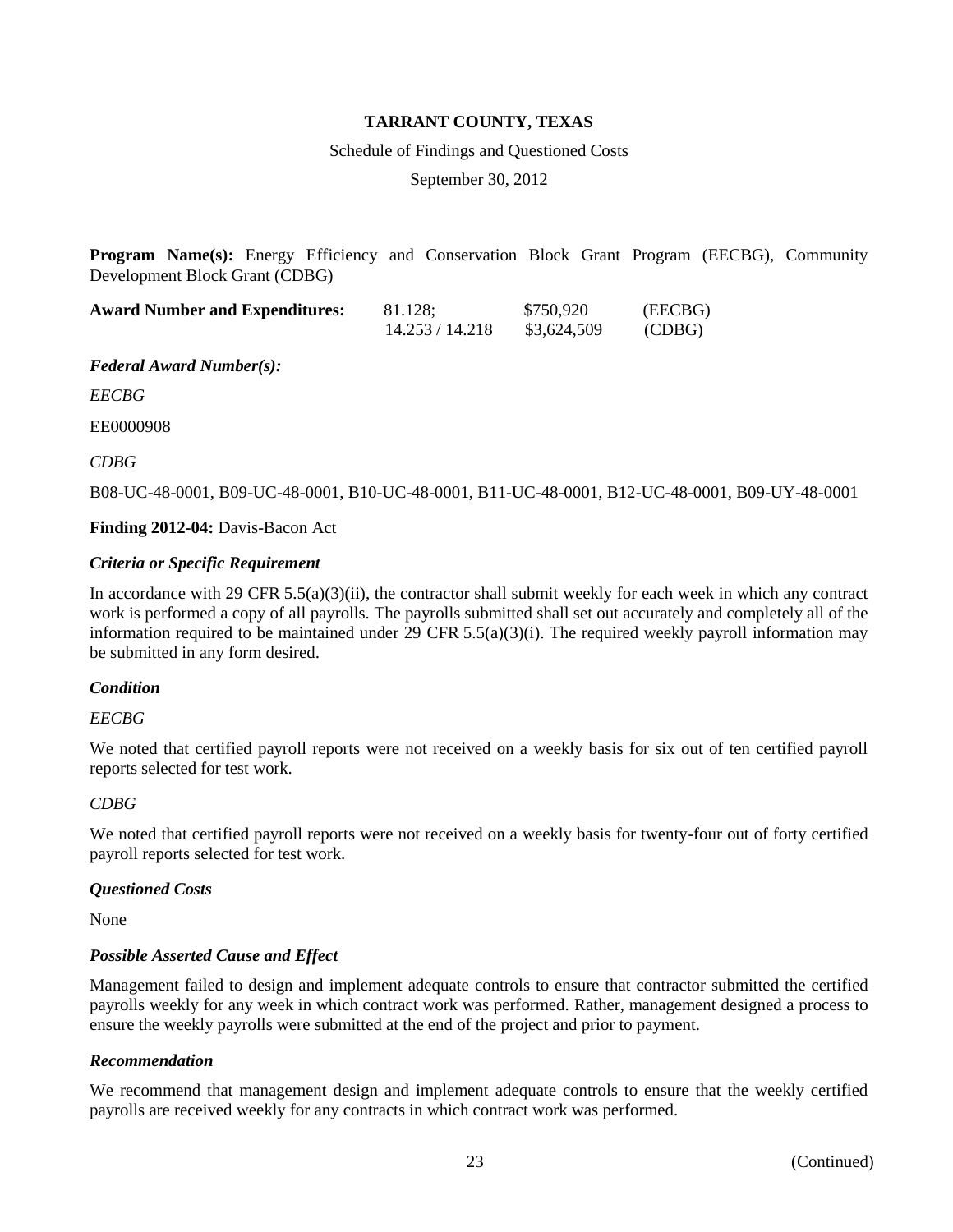#### Schedule of Findings and Questioned Costs

September 30, 2012

#### *View of the Responsible Officials*

EECBG – This was the first grant managed by the facilities department. While they did extensive research to ensure compliance with all requirements, including the Davis-Bacon Act, the department required the contractor to provide the payroll information with the monthly pay applications (in lieu of the weekly submittals). The department was reviewed twice by the granting agency and was of the opinion that they were in compliance. Should the department accept future grants subject to the Davis-Bacon Act they will require weekly payrolls.

Contact: David Phillips, Facilities Management Director, 817-884-3344

CDBG – Tarrant County Community Development has always checked the certified payrolls when payment is requested by the contractor. This conforms to HUD guidance and streamlining efforts [\(http://www.hud.gov/offices/olr/streamline.cfm](http://www.hud.gov/offices/olr/streamline.cfm) ). In this document, Item #7 recommends that we discontinue the dating and initialing of each certified payroll when reviewed. Guidance states, "As with date stamping, this practice was found not to have a benefit that equaled the effort required. What is important is that the payrolls and related submissions are reviewed and any discrepancies are corrected".

On March 8, 2010 HUD sent a Labor Relations Specialist to Tarrant County Community Development to perform a review of our administration and enforcement of Federal labor standard requirements. A sample of construction contracts, payrolls and employee interviews were provided by Tarrant County Community Development and examined by the Office of Labor Relations. We received a report dated March 25, 2010 stating that, "We conclude Tarrant County's administration and enforcement of the Federal labor standards requirements is adequate". Tarrant County currently has the same internal controls that existed during the time of this HUD monitoring. This indicates that we are in compliance with HUD regulations.

Contact: Patricia Ward, Director of Community Development and Housing, 817-850-7940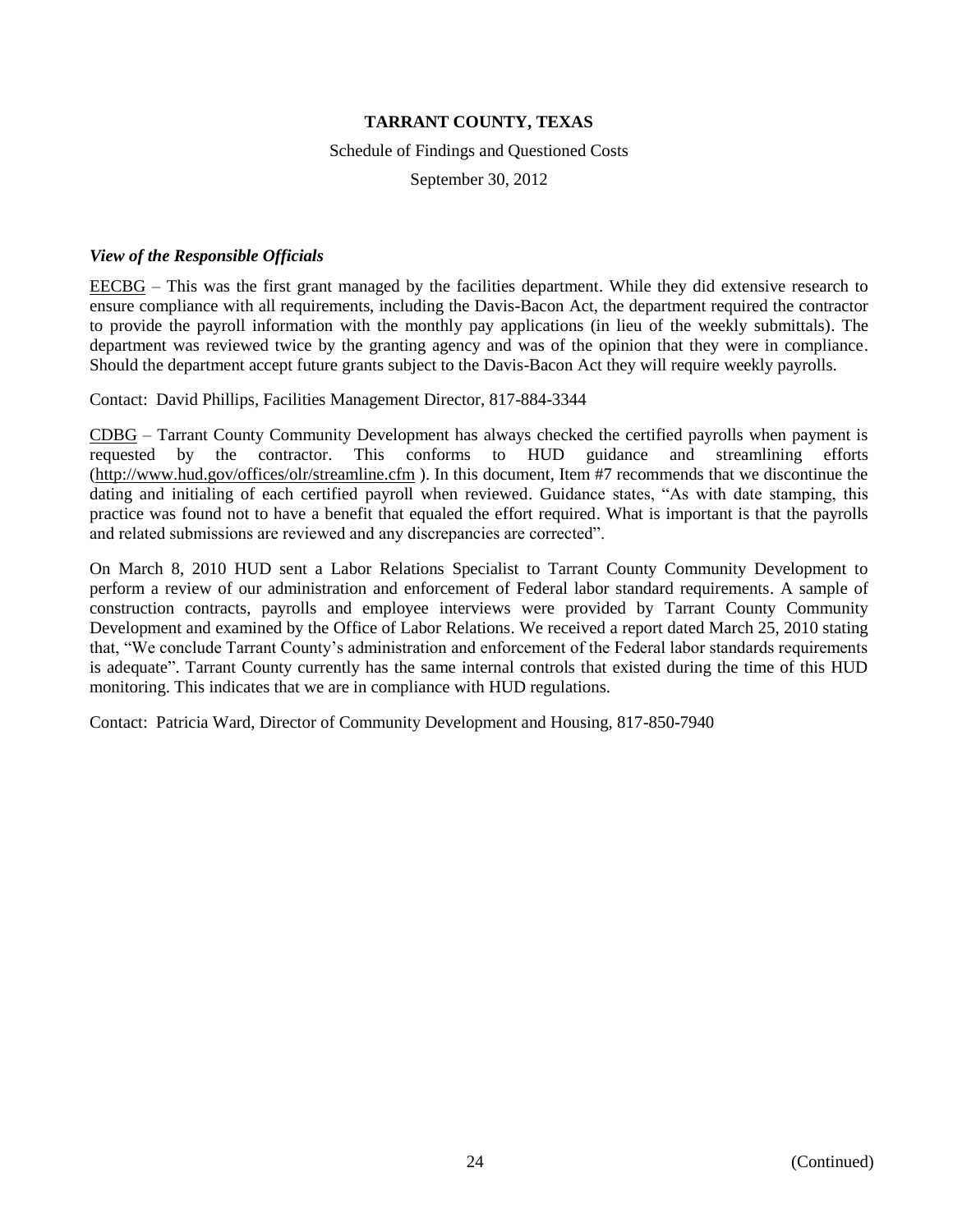Schedule of Findings and Questioned Costs

September 30, 2012

**Program Name:** HIV Emergency Relief Projects Grants

**Award Number and Expenditures:** 93.914; \$3,882,310

*Federal Award Number(s):*

2-H89HA00047-16-01; 2-H89HA00047-17-01

#### **Finding 2012-05:** Subaward Reporting under the Transparency Act

#### *Criteria or Specific Requirement*

In accordance with 2 CFR Part 170, grant and cooperative agreement recipients and contractors are required to register in the Federal Funding Accountability and Transparency Subaward Reporting System (FSRS) and report subaward data through FSRS. The subaward data elements include: subaward date, subawardee DUNS#, amount of subaward, subaward obligation/action date, and subaward number. Information input to FSRS is available at USASpending.gov as the publicly available Website for viewing this information [\(http://www.usaspending.gov/subaward-advanced-search\)](http://www.usaspending.gov/subaward-advanced-search).

Furthermore, effective October 1, 2010, information related to a subaward must be reported by the end of the month following the month in which the subaward or obligation of \$25,000 or greater was made and, for contracts, the month in which a modification was issued that changed previously reported information.

#### *Condition*

We noted that the County did not have a formal policy or procedures in place to ensure that each subaward, made on or after October 1, 2010 and with a value of \$25,000 or more, was input into the FSRS system by the end of the month following the month in which the subaward was made. Additionally, we did not observe evidence via our testwork that the subawards, which were subject to reporting under the Transparency Act, were input into FSRS by the required deadline.

# *Questioned Costs*

None

# *Possible Asserted Cause and Effect*

The individual(s) responsible for reporting subaward reporting under the Transparency Act were not aware of the subaward reporting deadlines. As such, the lack of knowledge and the failure to design and implement adequate controls to policies related to subaward reporting increases the risk of noncompliance with the Federal Funding Accountability and Transparency Act.

#### *Recommendation*

We recommend that management design and implement controls to ensure that subawards are reported in FSRS by the end of the month following the month in which the subaward or obligation of \$25,000 or greater was made and all of the required information is entered at this time.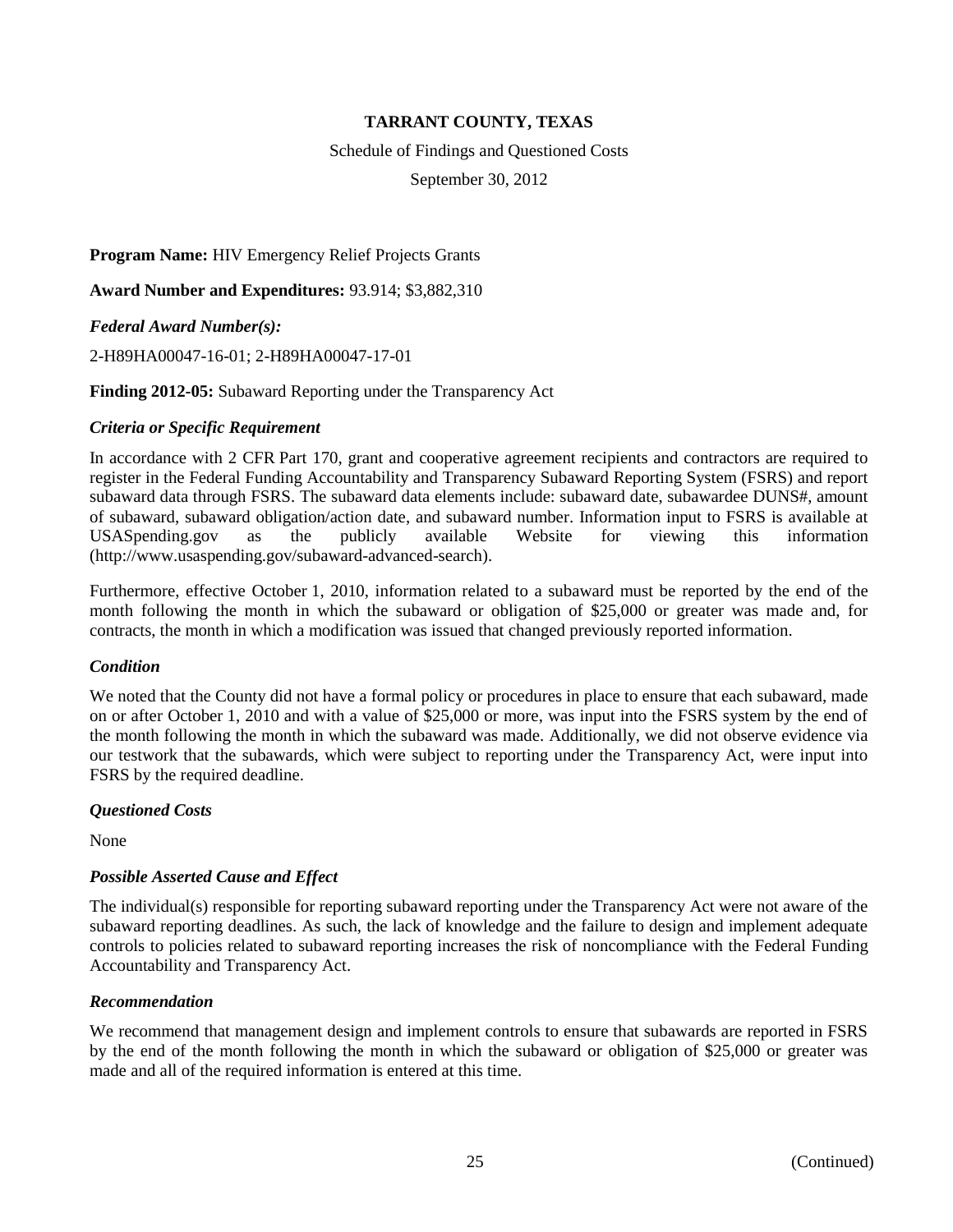Schedule of Findings and Questioned Costs

September 30, 2012

#### *View of the Responsible Officials*

The Tarrant County Grant Manager will begin to report the sub awards in FSRS. This will be done by the end of the month following the month the Commissioner's Court approves the sub award.

Contact: Patti Shosid, Grant Manager, 817-884-1009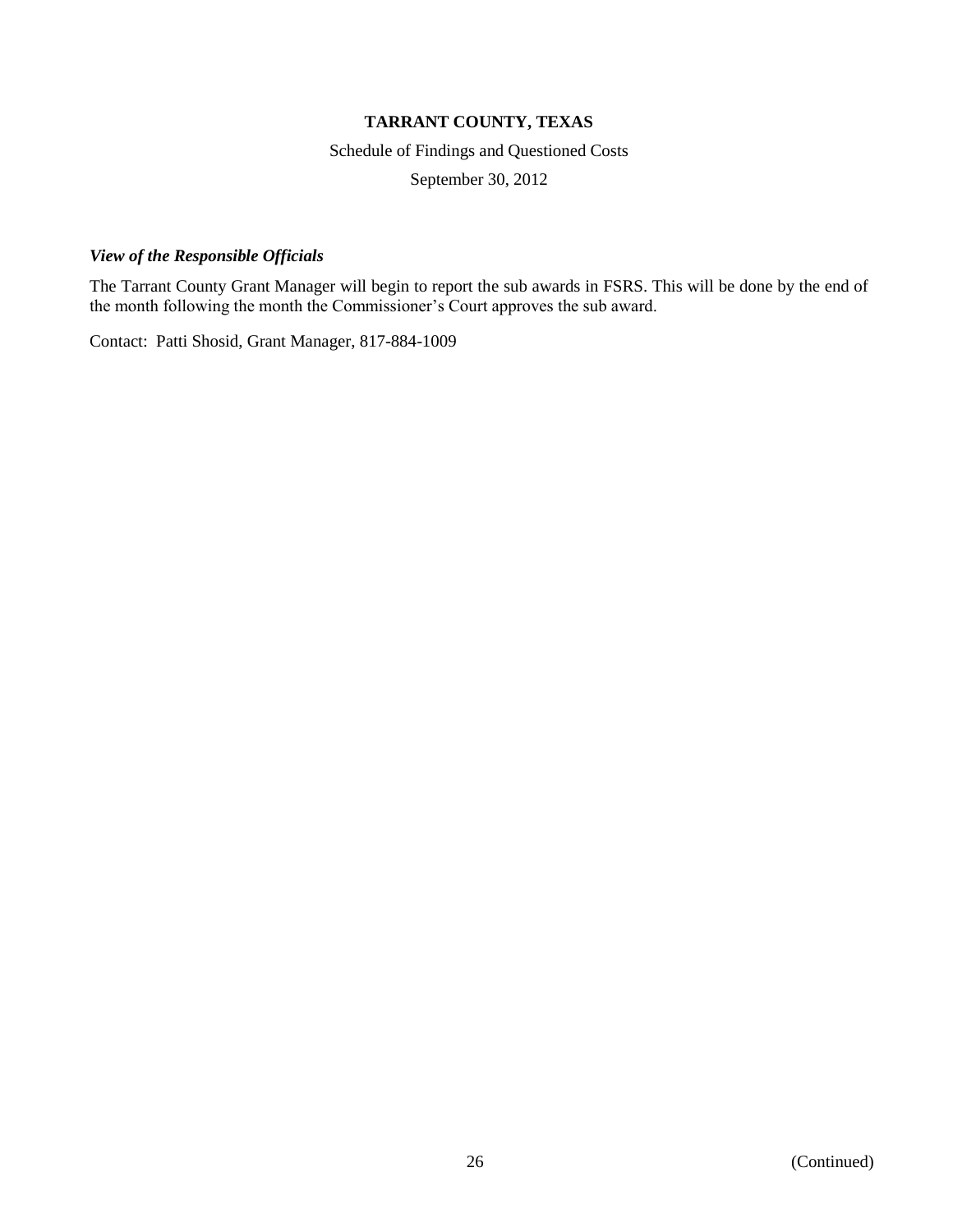Schedule of Findings and Questioned Costs

September 30, 2012

**Program Name:** AirCheck Texas Repair and Replacement Assistance Program

Award Number and Expenditures: 582-9-90416-18; \$890,224

**Finding 2012-06:** Subrecipient Monitoring

#### *Criteria or Specific Requirement*

A pass-through entity is responsible for ensuring that subrecipients expending \$500,000 or more in state awards during the subrecipient's fiscal year as provided in the Uniform Grants Management Standards (UGMS) have met the audit requirements of UGMS for that fiscal year.

#### *Condition*

Management failed to obtain or failed to maintain documentation it obtained the audit performed in accordance with UGMS for the sole subrecipient for this major program. There was no evidence that the single audit report was obtained from the subrecipient during the fiscal year.

#### *Questioned Costs*

None

# *Possible Asserted Cause and Effect*

Management failed to adequately design and implement controls to ensure that single audit reports are received from all subrecipients who have expenditures greater than \$500,000 during their fiscal year and have met the requirements of UGMS.

Currently, management utilizes a checklist to assist in the monitoring of subrecipients. However, this checklist does not currently include a mechanism to ensure that single audit reports are received. This deficiency increases the risk of noncompliance with this compliance requirement.

# *Recommendation*

We recommend that management design and implement adequate controls to ensure that single audit reports for all subrecipients with expenditures greater than \$500,000 are received and maintained and verify whether the subrecipients have met the requirements of UGMS.

# *View of the Responsible Officials*

Beginning immediately, the Tarrant County Grant Manager will review the subrecipient monitoring checklist at the beginning of each month to verify all required Single Audits have been received. If not received within eight months of the subrecipient's fiscal year end, a letter will be sent stating that the Single Audit must be received by the Federal Audit Clearinghouse, with a copy to the Tarrant County Auditor's Office, no later than nine months after the year end. We will continue to follow up with the agency until resolution.

Contact: Patti Shosid, Grant Manager, 817-884-1009